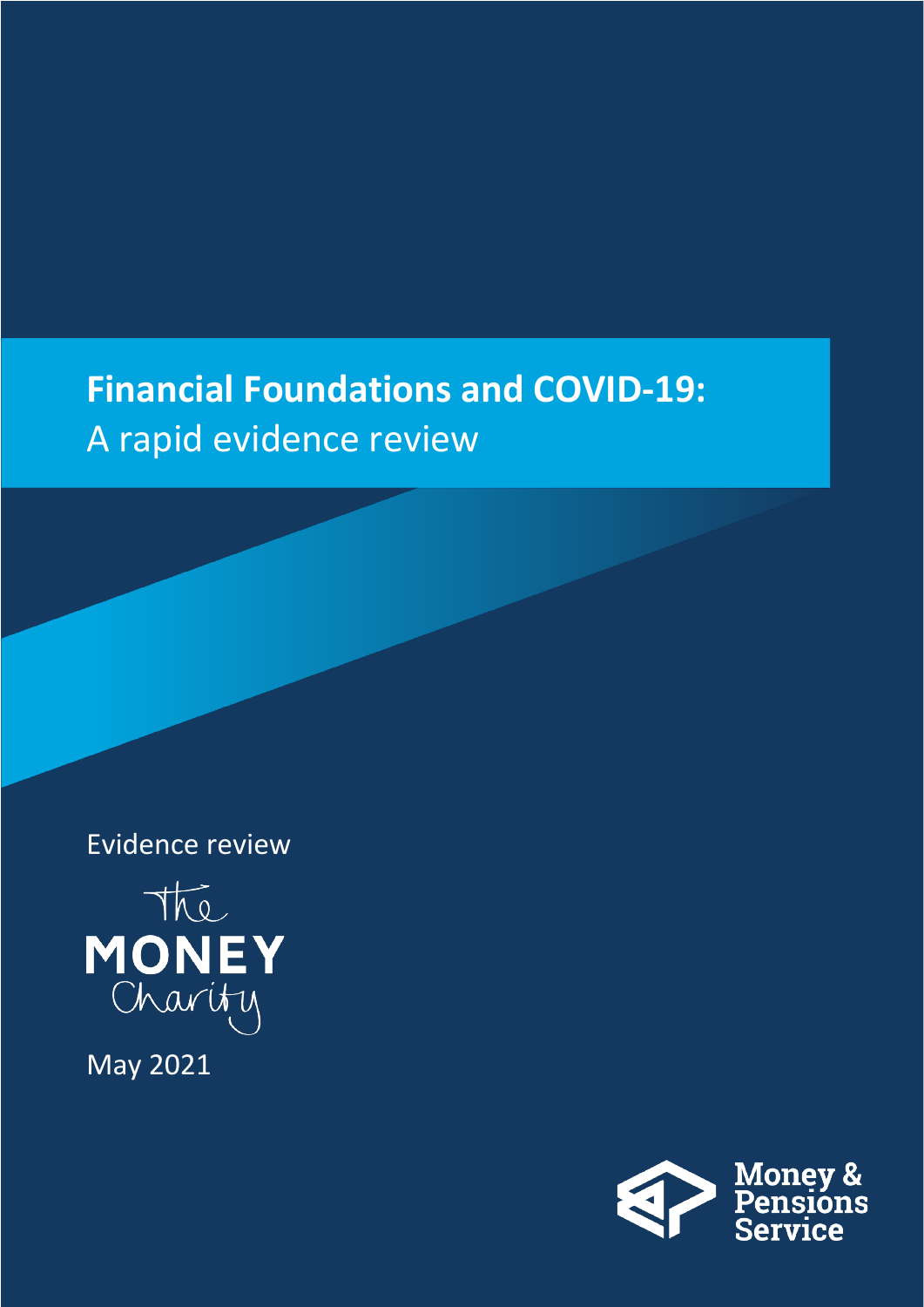# **Contents**

<span id="page-1-0"></span>

| 4. Impact on education of learners aged 5-17  8  |  |
|--------------------------------------------------|--|
| 5. Impact on financial education in schools13    |  |
| 6. Learners in vulnerable situations14           |  |
| 7. Parents and learners from ethnic minority     |  |
| 8. Reports from the Devolved Nations and English |  |
|                                                  |  |
|                                                  |  |
|                                                  |  |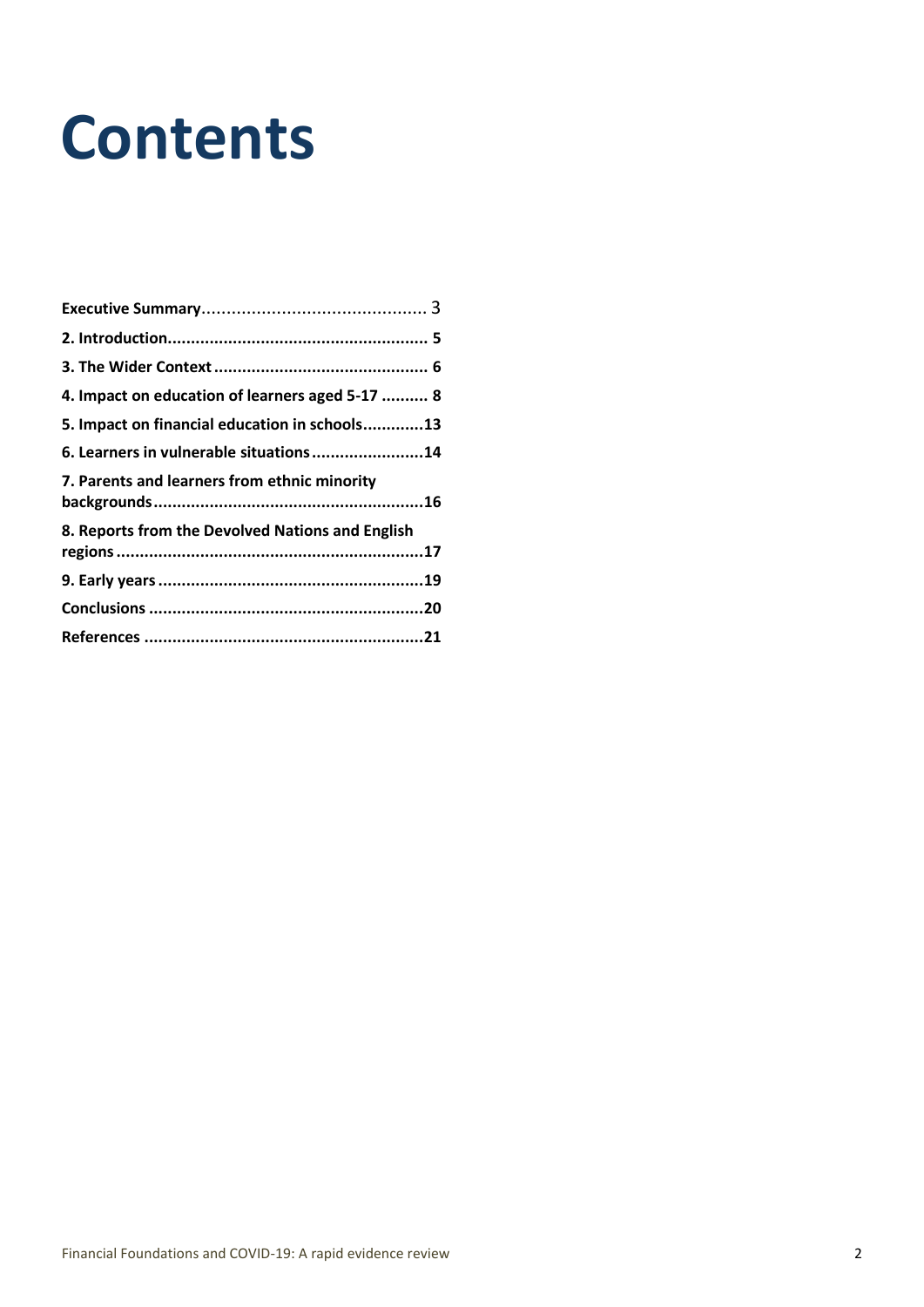### **Executive Summary**

**Financial education is almost invisible in reports published to date on the educational impact of COVID-19 across the UK. Personal development, health and wellbeing subjects, citizenship and economics education are only occasionally mentioned. This suggests that other subjects, such as core maths and literacy, have occupied the attention of teachers, experts and inspectors. Where financial education sits within maths, for example in Scotland and Wales, research that did mention these core subjects did not highlight money learning specifically.** 

Facing lockdowns, teacher and student absences, social distancing requirements and infection control, schools' attention has been focused on maintaining core educational delivery. Primary schools have been concerned about children falling behind in basic reading, writing, maths, behavioural and fine motor skills. Secondary schools have been particularly concerned about students facing external assessment in 2020 and 2021 and their ability to move into employment and higher and further education.

At the time of writing, COVID-19 is an ongoing challenge. School attendances fell and the challenges of teaching under pandemic conditions increased between September and December 2020, while in early 2021 schools have been disrupted by the third UK wave of the pandemic.

Once the pandemic is over, there will likely be an extended period of recovery and catch-up, during which teachers, schools and inspectors may prioritise learning other than financial education. Those working to deliver the UK Strategy goal for Financial Foundations will need to be cognisant of this.

Economic inequalities have been exposed and amplified by COVID-19. Family distress, shortage of food, lack of digital equipment and/or broadband and lack of suitable study space at home are likely to place continuing pressure on the learning of a significant number of children. This is likely to affect financial education, including by depriving some children of experience in spending and saving money. In crisis situations, some children may see unhelpful financial norms being reinforced. Some children may see their parent(s) falling into problem debt or insolvency or being evicted from their accommodation, with consequent adverse effects on their learning environment.

Transitions to work have been negatively affected by the weaker labour market for 16-17 year-olds and 18- 24 year-olds, reducing the opportunities for financial education at this necessary moment.

The pandemic has increased the challenges for children in vulnerable situations, including children with special educational needs or who are disabled (SEND), those at risk of violence and those with poorer mental or physical health.

Parents and learners from ethnic minority backgrounds have had a particularly difficult pandemic, with higher incidence of illness and death, more exposure to illness through working in key occupations and living in multigenerational households, higher rates of poverty and a wider digital divide.

Although not the primary focus of this literature review, there are reports of damage to early years education when children are at the ages when foundational educational skills are established.

Reports from the Devolved Nations and English Regions match the above picture while highlighting specific challenges such as take-up of home learning in Wales, poor broadband coverage in the Highlands of Scotland and the digital divide in Northern Ireland.

Lockdown and quarantine have stimulated the beginning of a digital revolution in schools with teachers using new platforms and resources to reach their learners. This suggests opportunities for the digitalisation of financial education using online and mobile delivery (including recorded video delivery), games and financial simulation packages that can be integrated into broader learning and that learners can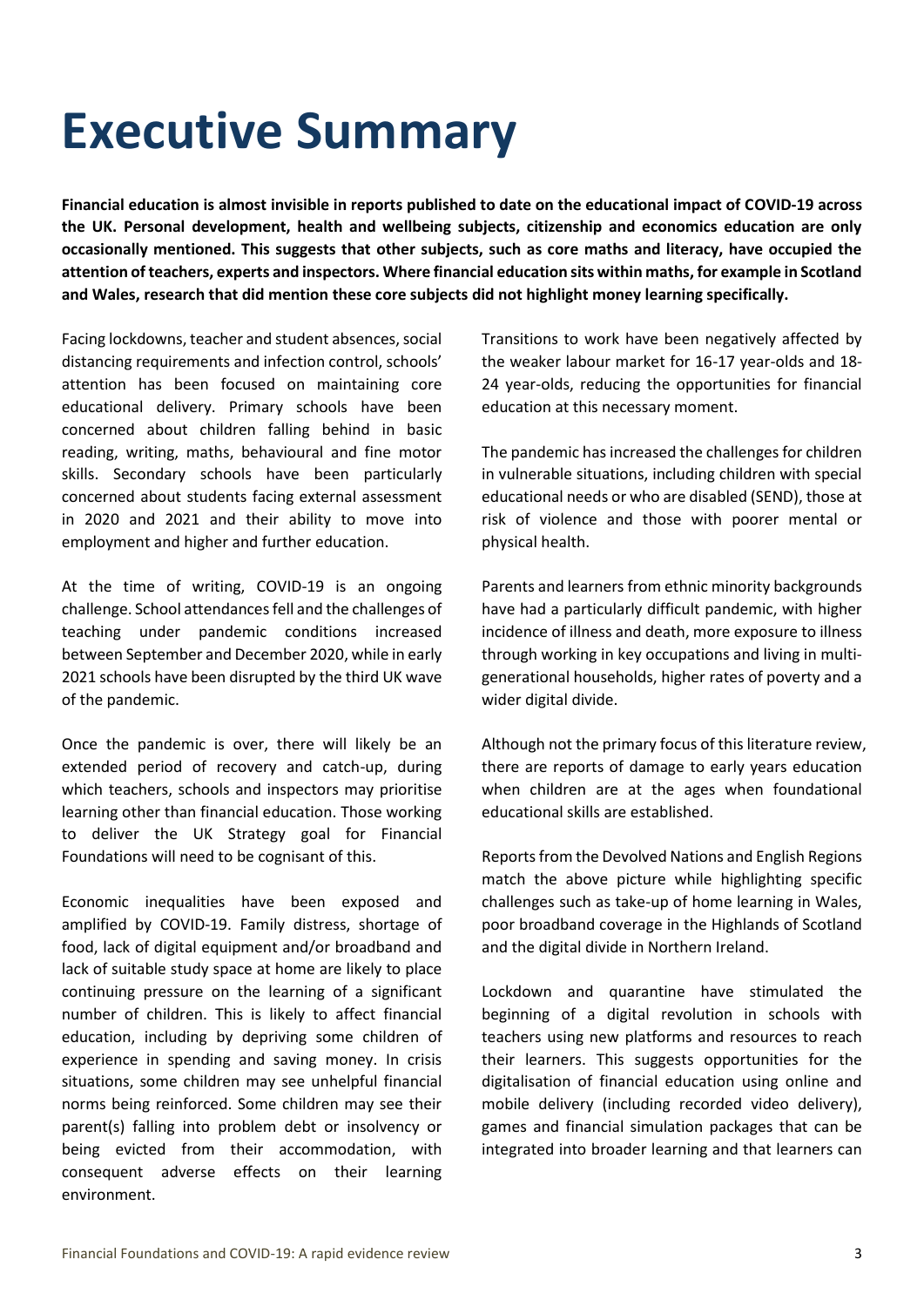use independently.<sup>1</sup> As with other subjects during lockdown, financial education could be delivered via TV, for example through CBBC and BBC Bitesize.

The experience of home schooling and distance learning during lockdown and quarantine gave many parents a taste of their children's study and is reported to have produced a desire for a "much broader and more rounded education… grounded in real world examples and practical opportunities".<sup>2</sup> Learners have expressed similar sentiments.<sup>3</sup> Such a desire, if translated into policy and teaching practice, could stimulate the expansion of financial education in schools and greater engagement on the part of parents and carers, a key theme in the evidence around effective financial education. 4

<sup>&</sup>lt;sup>1</sup> See for example the Australasian financial education platform: [www.banqer.co](http://www.banqer.co/)

<sup>2</sup> The Edge Foundation 2020.

<sup>&</sup>lt;sup>3</sup> Interview with The Money Charity Young People team.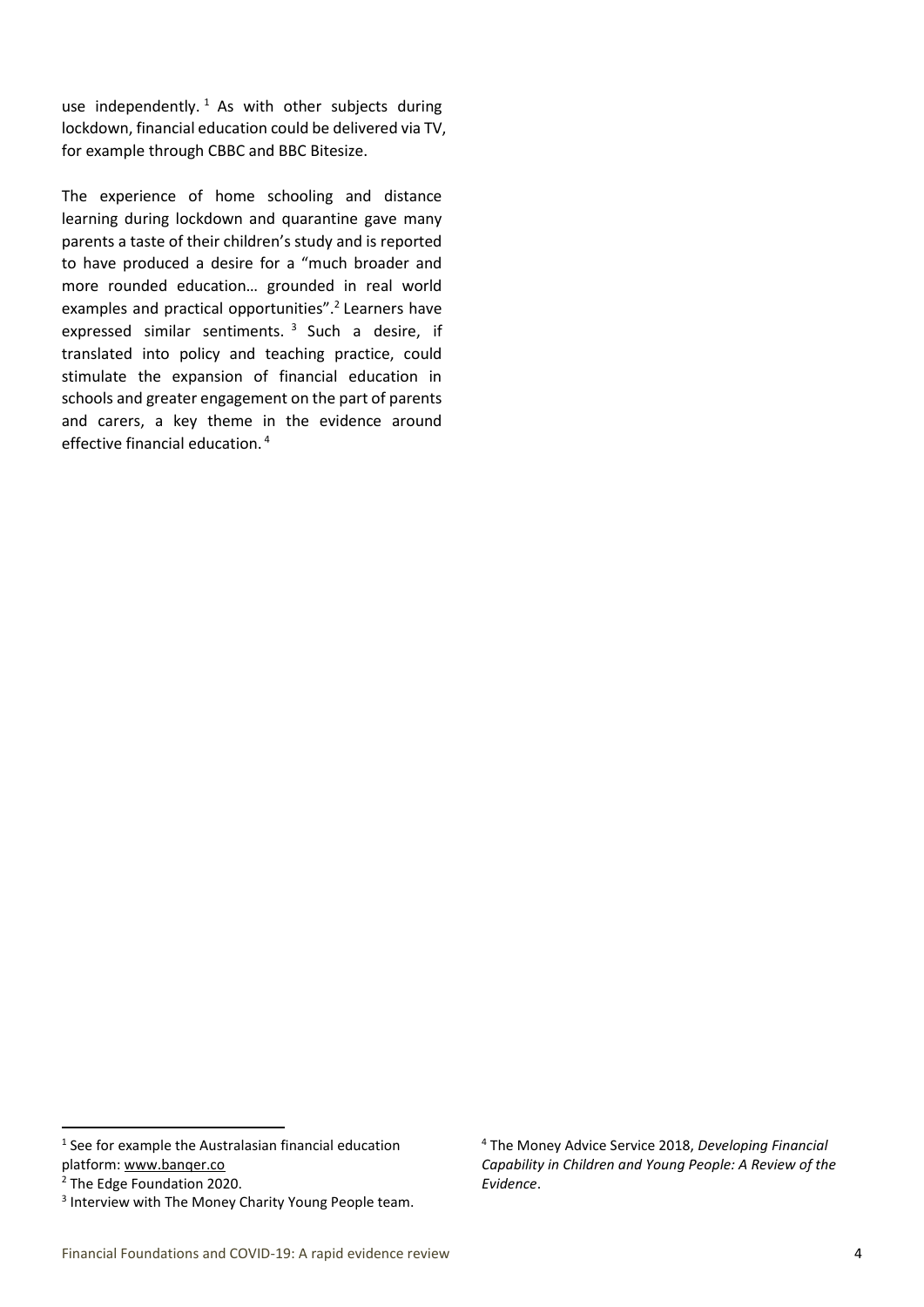### **1. Introduction**

**This literature review addresses the Financial Foundations Agenda for Change of the UK Strategy for Financial Wellbeing, which has as its primary goal that two million more children and young people (age 5-17) should receive a meaningful financial education by 2030. This is to be measured by the percentage of children in MaPS's surveys saying that they recall receiving financial education at school they considered useful, and/or their parents give them regular money (or they receive money from working), set rules about money and give them responsibility for spending decisions.**

The purpose of the review is to assess the emerging evidence of the impact of the COVID-19 pandemic on the above goals.

This is a rapid literature review, conducted in late December 2020 and January 2021. Most of the reports cited (see bibliography) were found by Internet searches using various keywords. A search of the academic literature was made using JSTOR. Most of the literature to date appears to be official or grey literature. In time we should see more peer-reviewed articles appearing in scholarly journals, but as the pandemic is recent and ongoing it is too early for much peer-reviewed academic literature to have been published. Many scholars however publish reports and work-in-progress on their university websites and the findings of these are included in the review.

#### **About the authors**

This review was written by David Steele of the Money Charity who were commissioned by MaPS to undertake this review.

#### **Acknowledgement**

We would like to thank Ipek Ozgul Noel and Helen Pitman of MaPS for their insights and assistance on this review.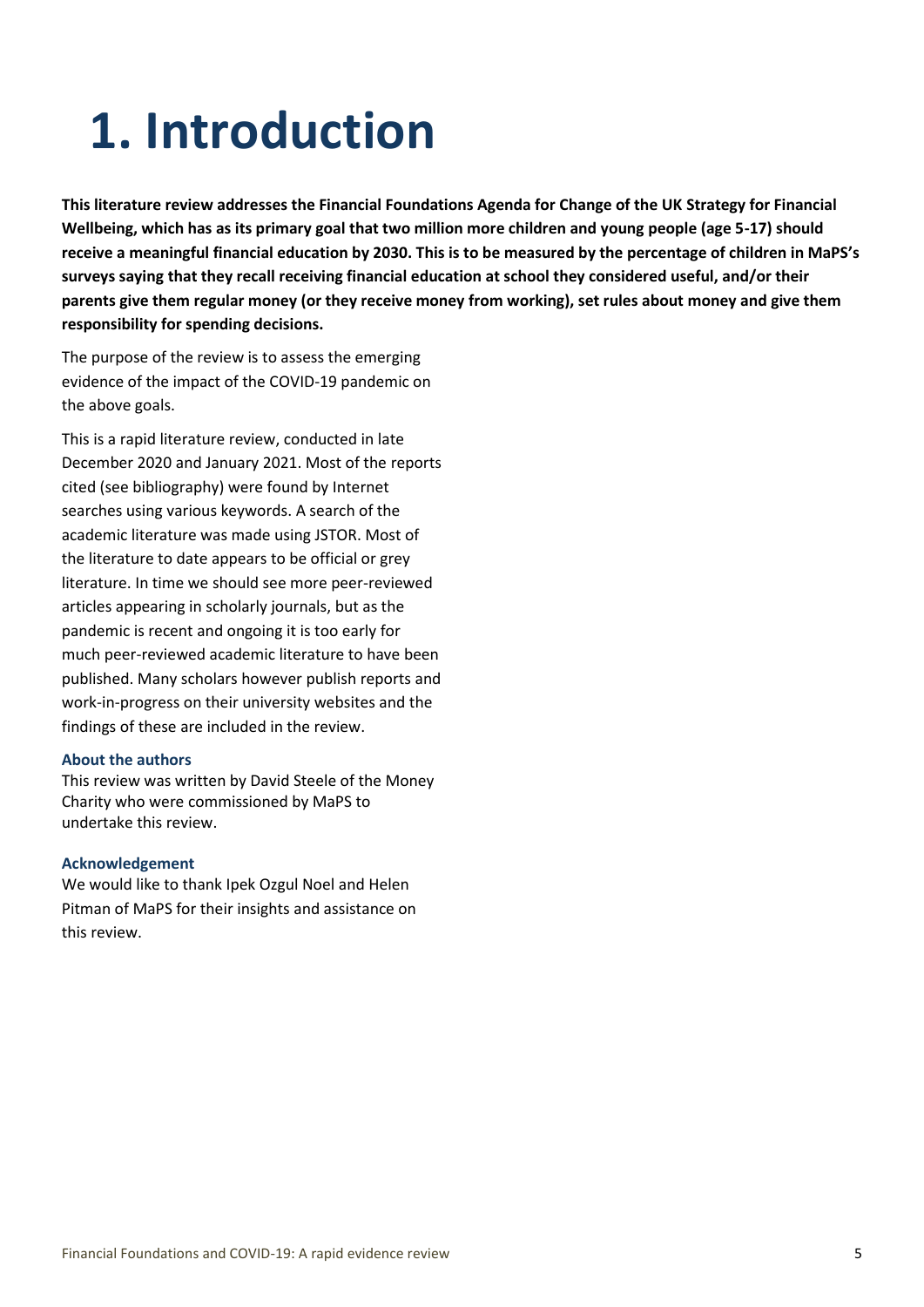# **2. The Wider Context: impact on household finances**

**This review begins by looking at the impact of the pandemic on household finances. This forms the economic context within which children and young people are living and learning in 2020-21, affecting their ability to earn money from part-time jobs and influencing whether their parents or carers give them regular pocket money or an allowance, a key measure in the Financial Foundations Agenda for Change. Also, previous research by the Money Advice Service suggests a link between growing up in more disadvantaged circumstances and children and young people's financial capability and need for targeted support.**

COVID-19 has been described as "The Great Unequaliser".<sup>5</sup> As Sir Michael Marmot put it, "the pandemic exposes and amplifies the underlying inequalities in society."<sup>6</sup>

A range of survey-based UK reports show a consistent picture of the unequal financial impact of COVID-19 and related public health measures.<sup>7</sup> Roughly speaking, a small majority of households have seen no change to their incomes, around 10% have seen their incomes rise, while 30% of households (over twenty million people) have seen either moderate or severe falls in income arising from redundancy, furlough, reduced hours, reduced pay or inability to find work.<sup>8</sup> According to the Resolution Foundation, 19% of households were hit twice, during both the spring and summer of 2020.

Many are likely to be experiencing a third hit over the winter of 2020/21 as the latest wave of the pandemic unfolds.<sup>9</sup> On the other hand, around a tenth of the population experienced income gains in 2020, and

there has been a large accumulation of savings by those with stable or increased incomes.<sup>10</sup>

Negative income shocks affected people in all income groups, even those earning above  $£100k$  per year<sup>11</sup> but the *distress* from the income shock has been concentrated in lower income groups and especially affects non-graduates, women, single and couple parents, people from minority ethnic communities, young people and renters.<sup>12</sup> Some people fall into all these categories simultaneously.<sup>13</sup>

Distress is being reported even though the Government intervened at scale with its furlough, income support and other measures and the Financial Conduct Authority mandated deferrals of mortgage and consumer debt. However, a debt postponed is not a debt repaid. A household insolvency crisis is building and may break in 2021 when we come out of the health emergency.

5

[https://journals.sagepub.com/doi/full/10.1177/014107682](https://journals.sagepub.com/doi/full/10.1177/0141076820925434) [0925434](https://journals.sagepub.com/doi/full/10.1177/0141076820925434)

Foundation Nov and Dec 2020, Money Advice Trust 2020. See also: IFS Jan 2021.

- <sup>8</sup> Resolution Foundation Nov 2020, FCA 2021.
- <sup>9</sup> Resolution Foundation Nov 2020.

<sup>&</sup>lt;sup>6</sup> The Health Foundation and Institute of Health Equity 2020, page 5.

<sup>7</sup> The Money Charity, *The Money Statistics*, October, November and December 2020, available at:

[https://themoneycharity.org.uk/money-statistics/,](https://themoneycharity.org.uk/money-statistics/) which include findings from FCA 2020, Resolution Foundation 2020, StepChange Nov and Dec 2020, Joseph Rowntree

<sup>&</sup>lt;sup>10</sup> FCA 2021, Resolution Foundation Nov 2020.

<sup>&</sup>lt;sup>11</sup> Resolution Foundation 2020, StepChange Nov 2020.

<sup>&</sup>lt;sup>12</sup> StepChange Nov 2020, JRF Nov 2020, CPAG & CofE, Aug 2020, IFS Jan 2021.

<sup>13</sup> See, for example, Harker et al 2020.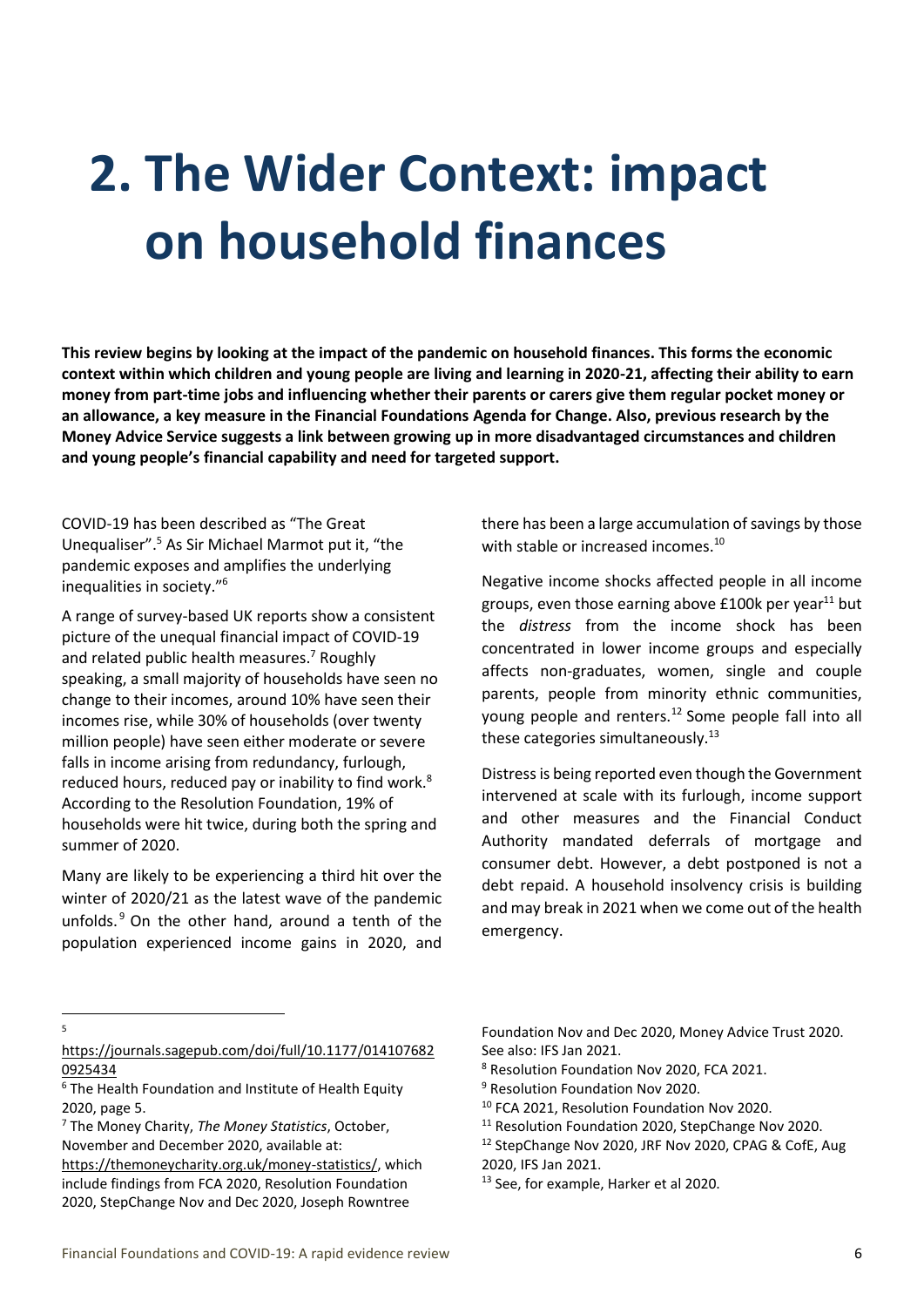Examples of the pressures:

- the Joseph Rowntree Foundation reports that 350,000 households have already been spoken to by their landlord about eviction or served with an eviction notice.<sup>14</sup>
- Money Advice Trust reports that 17% of the selfemployed are not expecting to be able to resume mortgage payments at the end of their deferral period, with higher default rates expected for personal credit (32%) and business credit (39%).<sup>15</sup>
- StepChange reports that 5.6 million people affected by Coronavirus have fallen into arrears or borrowed to make ends meet.<sup>16</sup>

Although the furlough scheme provided a high level of support for many conventionally employed workers, Money Advice Trust estimates that four million selfemployed and small business owners were not covered by the Self-Employment Income Support Scheme (SEISS), meaning that this sector of the economy and population will be under acute pressure in 2021.

For the UK Strategy goal for Financial Foundations we need to take account of the fact that in 2021/22 many children and young people are likely to experience family unemployment, financial and housing crises. This is likely to affect their behaviour and feelings about money going forward and may have an impact on their financial capability and the need for financial education. Looking at the potential impact on children and young people receiving regular money, financial pressure may affect the capacity and/or willingness of some parents to pay pocket money. For example, a survey by Barclays Bank found that in 2021 parents plan to increase pocket money on average by 8%, but that 23% of parents do not pay pocket money at all.<sup>17</sup> There is also evidence that parents as a group are significantly less able than non-parents to afford both usual and unexpected expenses.<sup>18</sup>

<sup>14</sup> JRF,Nov 2020.

<sup>&</sup>lt;sup>15</sup> Money Advice Trust 2020.

<sup>&</sup>lt;sup>16</sup> StepChange, Nov 2020.

<sup>17</sup> https://home.barclays/news/press-releases/2021/01/ukkids-to-receive-2021-pay-rise-for-household-chores/ <sup>18</sup> ONS Jan 2021.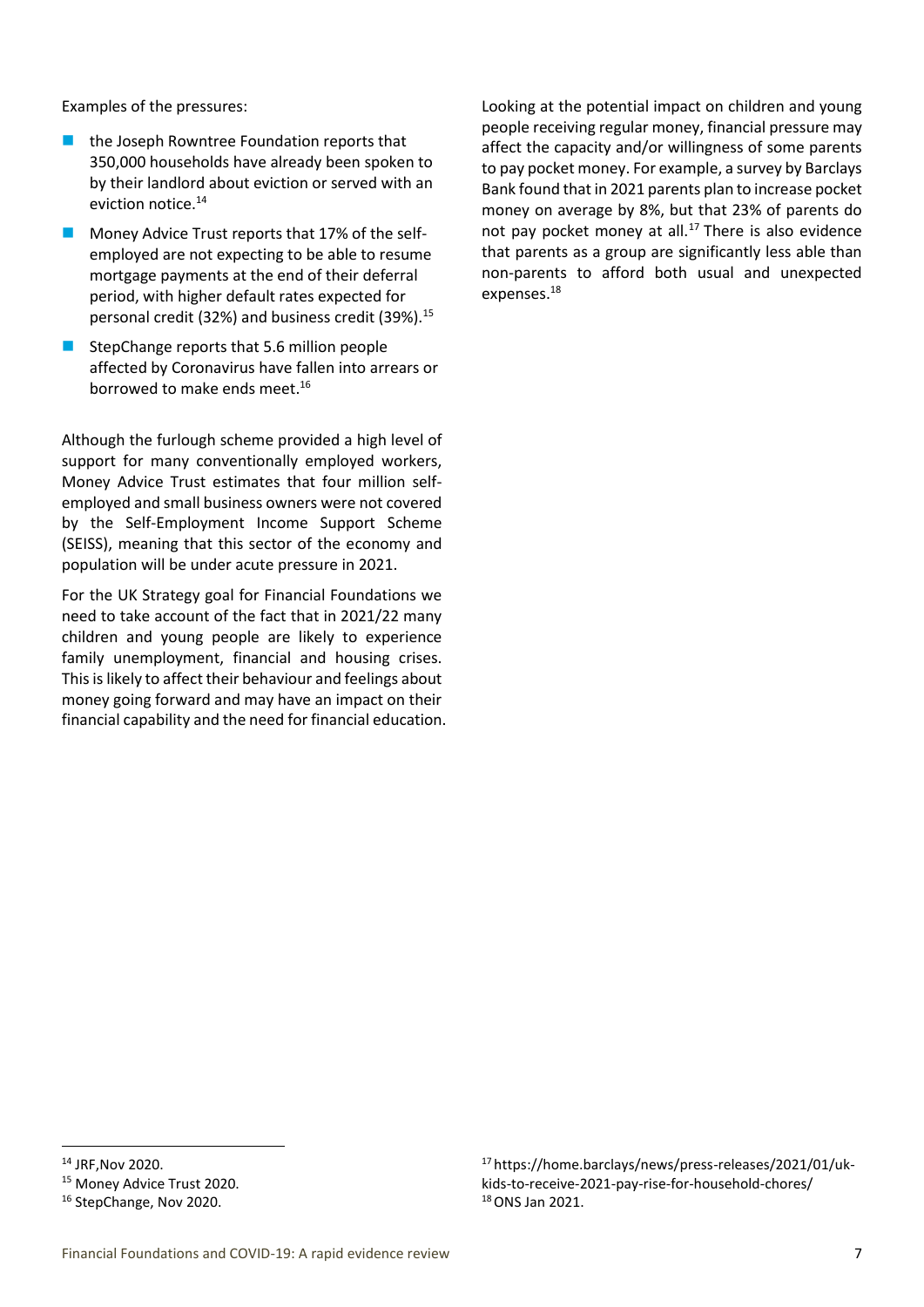### **3. Impact on education of learners aged 5-17**

**This section summarises the available evidence on how education has been impacted during the pandemic for learners of all ages.** 

#### **Impact on educational progress**

For UK schools, 2020 was a turbulent and challenging year in which teachers had to respond to school closures, distance learning, cancellation of exams with a shift to internal assessment then a return to school in September to December 2020 under adverse conditions such as:

- teacher and pupil absences due to COVID-19 infections and quarantine.
- infection control and social distancing measures in schools, including teachers often teaching away from their normal classrooms and resources.<sup>19</sup>
- $\blacksquare$  trying to catch up with the learning lost in the spring and summer of 2020.

Lock-down triggered a crash-course for schools in distance learning via digital platforms<sup>20</sup> but there was wide variation in the number of learners reached and the number of hours per day of teaching delivered. For example, Edge Foundation reports that 12% of state school learners in the UK received more than five hours education per day via digital platforms compared with 39% of private school learners.<sup>21</sup> There were wide divergences within the state sector as well. For example, Sutton Trust found that 15% of teachers in the most deprived English state schools report that more than a third of their students do not have

 $19$  As part of learner bubble and social distancing measures, teachers move from classroom to classroom rather than children moving around the school. Ofsted Nov 2020, page 21.

adequate access to digital devices at home, compared to 2% in the most affluent state schools.<sup>22</sup>

Participation in digital learning depends on supportive family circumstances, access to appropriate digital devices, a good broadband connection and a suitable place to work. Middle and high-income households can usually provide these, but many low-income households struggle to do so. It has been estimated that one million school age children do not have access to the Internet<sup>23</sup> while many have access only via a phone. Many children share space with siblings and/or parents. Many children live in households where there are too few devices for all children to study at the same time. $24$  Ofsted reports that digital learning was more challenging at primary level than at secondary level.<sup>25</sup>

There are many reports of children falling behind during the period of school closure, both behind where they should be and behind some of their peers.<sup>26</sup> Primary school teachers in England report deficits in reading and writing, basic maths, school socialisation and fine motor skills, for example some of the youngest learners forgetting how to hold a pencil.<sup>27</sup> Secondary school teachers in England report deficits in maths, literacy, science, music, design & technology, physical education and  $art.^{28}$ 

A study by the National Foundation for Educational Research (NFER) funded by Education Endowment Foundation looking at the impact of school closures in 2020 on Year 2 pupils' attainment in reading and

- $25$  Ofsted Nov 2020, page 19.
- <sup>26</sup> For example, Edurio 2020.

<sup>&</sup>lt;sup>20</sup> Edge Foundation, June 2020, LSE 2020, Edurio 2020b.

<sup>&</sup>lt;sup>21</sup> IFS Jan 2021 reports a similar private/state school divide. <sup>22</sup> Sutton Trust April 2020. See also IFS Aug 2020.

<sup>&</sup>lt;sup>23</sup> Edge Foundation, June 2020, page 23.

<sup>&</sup>lt;sup>24</sup> Ofsted Nov 2020 page 13.

<sup>&</sup>lt;sup>27</sup> Ofsted Nov 2020, page 14.

 $28$  Ofsted Nov 2020, page 15.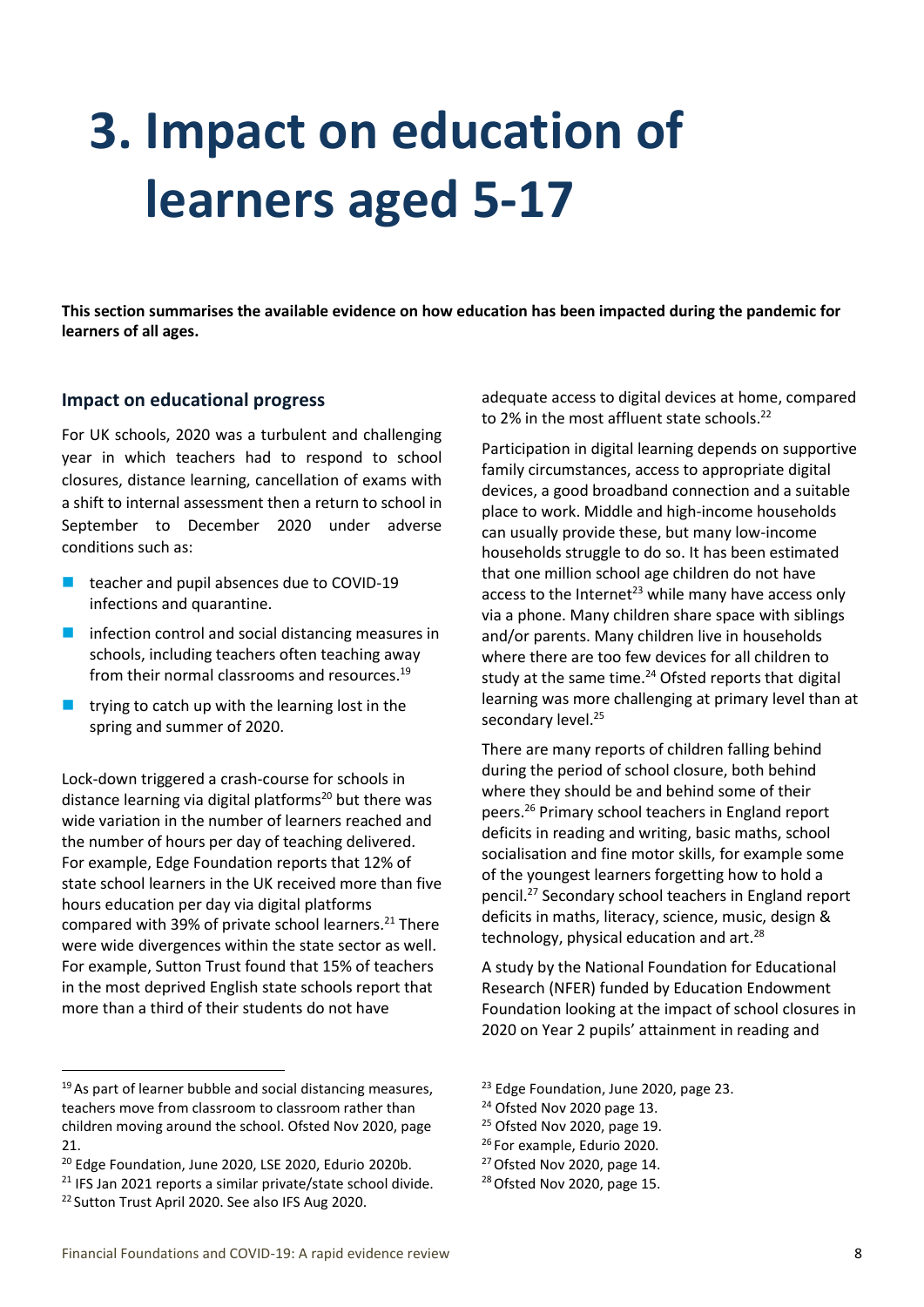maths in England found that attainment in both were significantly lower in autumn 2020 compared to a standardised sample from 2017, representing a COVID-19 gap of around two months' progress. $^{29}$  The same study also suggests there is a large and concerning attainment gap between disadvantaged and non-disadvantaged pupils: seven months for both reading and maths amongst Year 2 pupils.

Respondents to a UK survey conducted by the Incorporated Society of Musicians report a severe reduction in music education this academic year, with 72% of primary schools and 66% of secondary schools not organising extra-curricular activities.<sup>30</sup>

During the return to school from September – December 2020, teachers have tried to address these deficits while at the same time managing schools under conditions of staff absence, pupil absence, infection control and social distancing.<sup>31</sup> Even in the summer, while most students were off school, teachers found it hard to keep up digital learning while their energies were focused on in-school tasks, $32$  so maintaining learning for quarantined students is particularly challenging. Teachers responding to a survey by NFER and the Nuffield Foundation estimated that at the start of the September term their students were three months behind on average.<sup>33</sup>

The resurgence of COVID-19 in the autumn of 2020 led to high and widely varying rates of pupil absence. According to DfE, in mid-December 2020 the average non-attendance rate in state-funded primary schools in England was 11%, while in state-funded secondary schools in England the average non-attendance rate was 20%.<sup>34</sup> This means there were 1.2 million pupils absent from state-funded schools in mid-December 2020, including those absent for non-COVID reasons.<sup>35</sup> The largest absentee group, estimated by DfE to be around half of all absentees in mid-December 2020, were those self-isolating due to contact with someone with COVID-19. <sup>36</sup>

Regional and Local Authority analysis shows wide variations in attendance rates mapping onto COVID-19 infection rates and measures of social deprivation.<sup>37</sup> For example, average attendance over the whole autumn 2020 term in Rochdale was only 71%, and in Sandwell and Oldham it was 72%, both significantly lower than the England average of 80%. In Rochdale, Oldham and Sandwell, secondary school pupils lost an average 13 days of schooling each, while in many rural local authorities the average lost was only 4 days compared with pre-pandemic.<sup>38</sup> Areas with higher deprivation and lower GCSE grades have tended to lose more school days to COVID-19, which is likely to have widened educational inequality.

With COVID-19 continuing through the winter of 2020/21, educational deficits and educational inequality are likely to continue to build, necessitating a potentially extended period of catch-up postpandemic. Lower grades resulting from COVID-19 losses may have consequences throughout people's lives.

In January 2021, schools closed again for all except vulnerable children and children of critical workers, though with numbers attending in person being higher than in the first lockdown. Schools in England reopened to all primary and secondary school pupils on the 8th March 2021. Primary schools in Wales began a phased return from 22nd February 2021, with an intention that all students in primary and secondary schools should be back to face to face learning after Easter<sup>39</sup>. In Scotland all primary school children will be back from 15th March, with secondary schools beginning a phased return on the same date.<sup>40</sup> In Northern Ireland the picture is less clear $41$ .

- <sup>31</sup> Ofsted Nov 2020, page 21.
- <sup>32</sup> Nuffield Foundation/NFER 2020.
- $33$  Ibid, page 4.
- <sup>34</sup> DfE, Dec 2020.
- <sup>35</sup> Based on 4.71 million state primary pupils and 3.41 million state secondary pupils in 2020 (Gov.uk).

<sup>37</sup> Education Policy Institute (EPI), Dec 2020.

<sup>38</sup> EPI, Dec 2020, page 2. The EPI report shows heat maps of lost school days by local authority and looks at the correlations between lost school days, GCSE grades and eligibility for free school meals.

<sup>39</sup> https://gov.wales/schools-coronavirus-guidance

<sup>40</sup> https://www.gov.scot/publications/coronavirus-covid-19 guidance-on-schools-reopening/

<sup>41</sup> https://www.nidirect.gov.uk/articles/coronavirus-covid-19-advice-schools-colleges-and-universities

<sup>29</sup>NFER Jan 2021, pages 5 to 7.

<sup>30</sup> ISM Dec 2020.

<sup>36</sup> DfE, Dec 2020.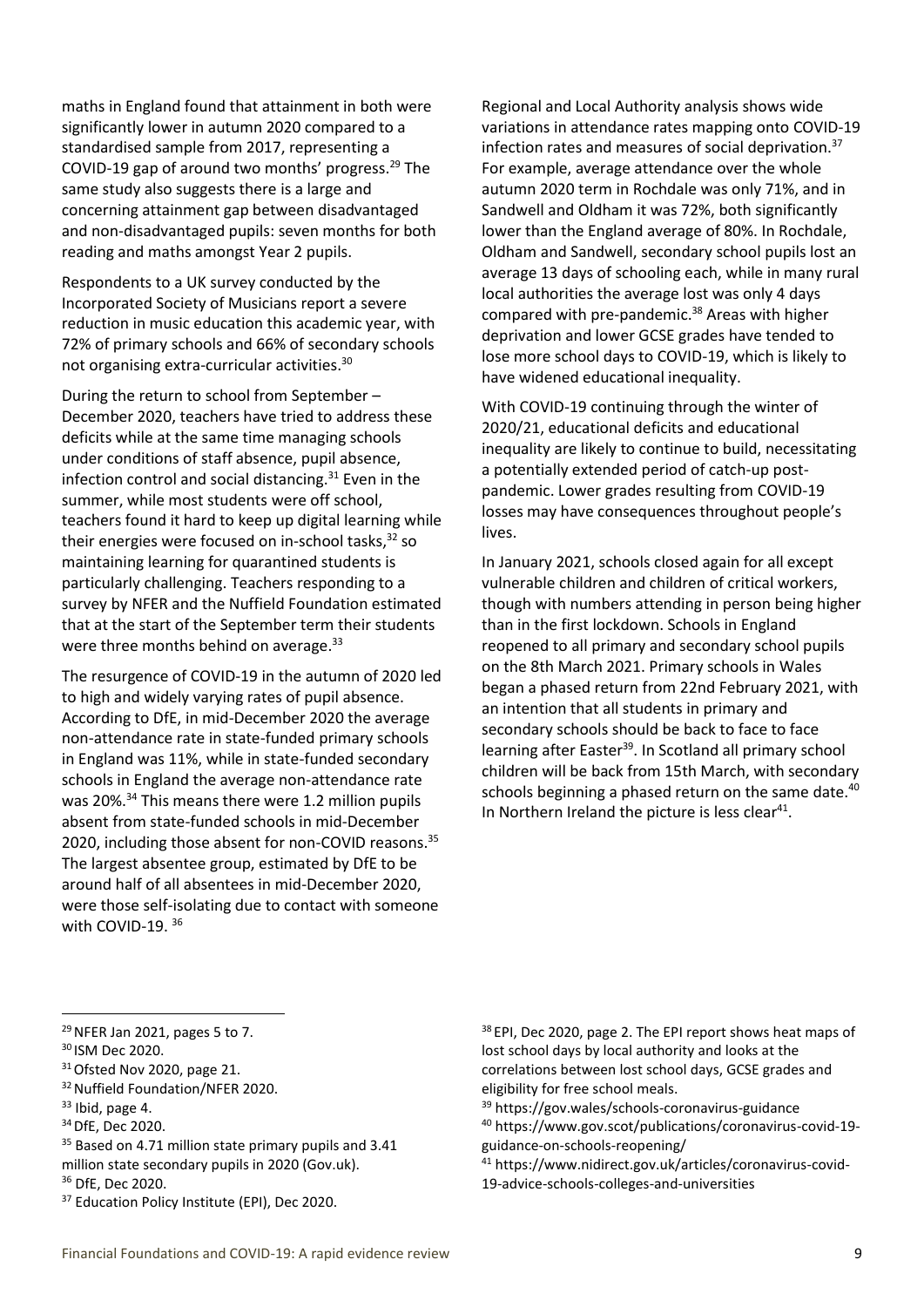#### **Impact on learners aged 5-17**

The pandemic and its countermeasures are reported to have affected the **learning**, **behaviour** and **mental health** of many pupils.

For **primary school pupils**, behavioural and restlessness/attentional difficulties increased through the March to June lockdown, $42$  with many pupils falling behind in their learning or regressing. Ofsted reports that younger children were most affected, with negative impacts on their social and communication skills, listening, speech, phonetic knowledge and motor skills.<sup>43</sup>

There are mixed reports<sup>44</sup> about the impact of the pandemic on young people's mental health, sometimes in the same publication. On one hand, YoungMinds reports that 74% of teachers and school staff in England and Wales thought that lockdown had a negative impact on young people's mental health<sup>45</sup> and Action for Children found that 78% of their UK frontline workers reported that the pandemic was having a negative impact on the mental health and wellbeing of the children they support.<sup>46</sup> Similarly, Edurio reports that the majority of parents in England who responded to its survey saw their children become more stressed during lockdown.<sup>47</sup>

On the other hand, several studies report *reduced strain* during the spring 2020 lockdown, when schools were closed to all but a few pupils. This was particularly the case for some **secondary school pupils,** who experienced increased anxiety on the return to school.<sup>48</sup> Girls are generally at significantly higher risk of anxiety and depression within school and tended to use social media significantly more than boys both before and during lockdown.<sup>49</sup> Ofsted reports higher anxiety among both boys and girls related to school issues such as exams, fear of the pandemic and aspects of the home situation such as financial stress or shortage of food.<sup>50</sup>

There are reports that the extended duration of the COVID-19 pandemic has led to a surge in referrals for eating disorders among both girls and boys.<sup>51</sup>

There is evidence that negative mental health effects may be concentrated in the most socio-economically deprived families. For example, Buttle UK reports from a survey of frontline support workers that:

"COVID-19 has significantly impacted the mental health and behaviour of children living in poverty. Being unable to leave often ill-equipped homes, homes with little in the way of stimulating activities or the opportunity to play with friends, has had a huge impact on children's mental health. Struggling to afford basics such as food and utilities, as well as parents not having any down time away from their children, has led to increased tensions in many families."<sup>52</sup>

There is some evidence that the situation for **children in care** has been similarly mixed. Research in Practice/TACT found that some children in care and their carers reported improved wellbeing during lockdown with improved relationships in the home and better support virtually from social workers.<sup>53</sup> A smaller number reported reduced contact and more difficult relationships. Some thrived with homeschooling while others struggled. The authors comment that their results show that school can be a challenging environment for some children in care, while it provides protection to others. They also highlight the challenge of digital poverty for children in care, pointing out that digital learning requires not just hardware and software but "broadband, data, electricity, a phone signal… and the knowledge, skills and confidence to navigate the technology."<sup>54</sup> Around half of the respondents to the Research in Practice/TACT survey had not participated in online learning provided by their normal school.<sup>55</sup>

- 43 Ofsted Nov 2020, page 14.
- <sup>44</sup> For example, Children's Society July 2020.

- <sup>46</sup> Action for Children 2020.
- <sup>47</sup> Edurio 2020a, page 27.

<sup>48</sup> Co-Space Nov 2020, ImpactEd Sept 2020, NIHR Aug 2020, YoungMinds June 2020, Children's Commissioner Sept 2020. <sup>49</sup> NIHR Aug 2020, Children's Commissioner Sept 2020.

<sup>50</sup> Ofsted Nov 2020, page 17. See also Children's Commissioner Sept 2020 and Public Health England Dec 2020.

- <sup>51</sup> The House, 23 Dec 2020; Ofsted Nov 2020, page 17.
- <sup>52</sup> Buttle UK Aug 2020. See also CPAG & CofE Aug 2020.
- 53 Research in Practice/TACT Nov 2020, page 4.
- <sup>54</sup> Ibid page 5.

<sup>42</sup> Co-Space Nov 2020.

<sup>45</sup> YoungMinds June 2020.

 $55$  Ibid page 13.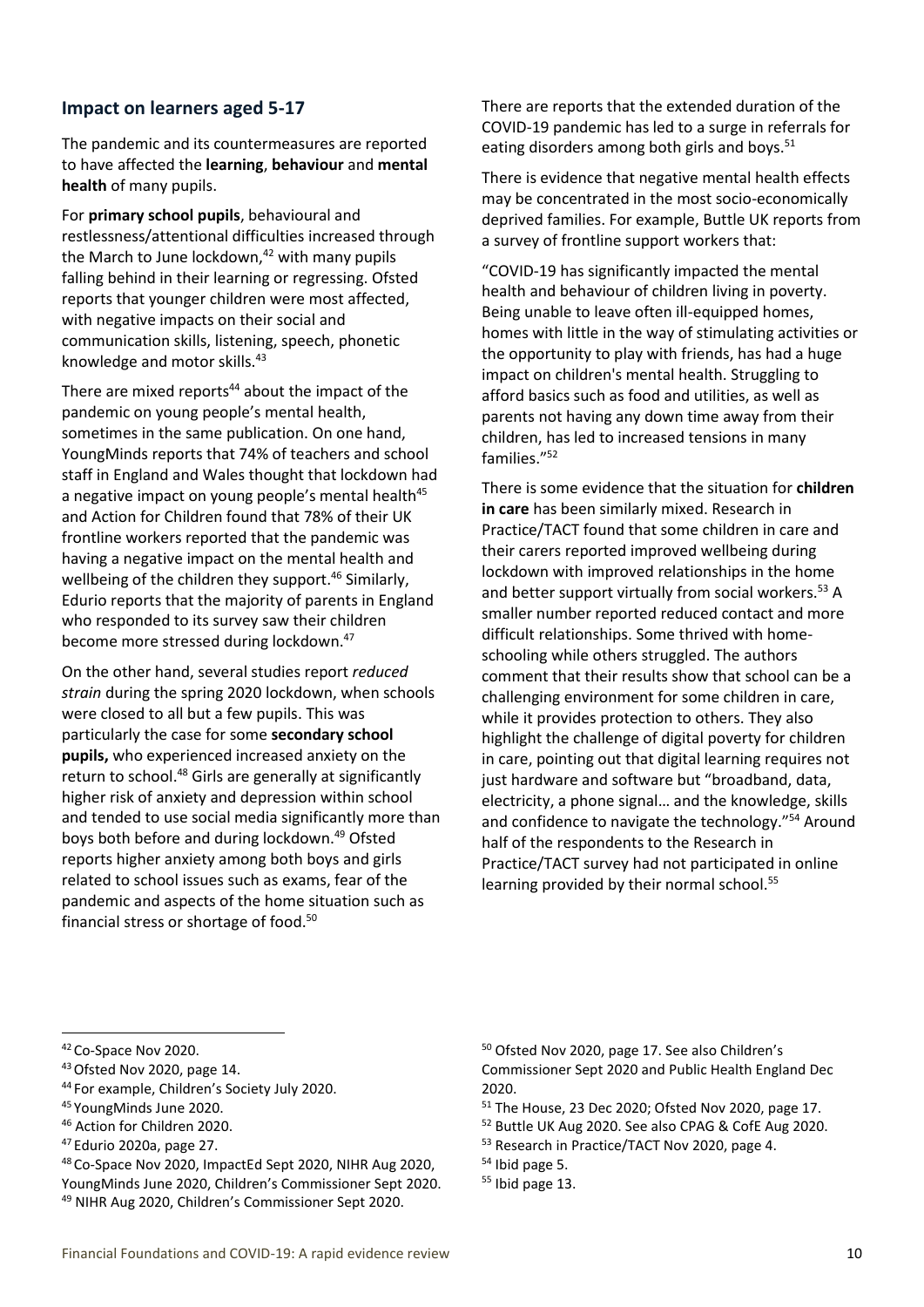The Fostering Network reports a similar mixed picture for children in foster care across the UK, with quite a low percentage (21%) participating in online learning during the first lockdown.<sup>56</sup> Neither of these reports mention financial education specifically.

#### **Impact on transitions to work**

- $\blacksquare$  The employment options for young people have been severely affected by COVID-19:
- 498,000 18-24 year-olds (13.2% of 18-24 yearolds) were unemployed in the three months to October 2020, 112,000 more than in the same period last year.
- 99,000 16-17 year-olds were unemployed in the three months to October 2020, 12,000 more than during the same period in 2019.
- The number of *employed* 16-17 year-olds fell from 339,000 in January 2020 to 250,000 in August to October 2020,<sup>57</sup> a fall of 89,000.

These numbers are consistent with media reports of employment losses in industries that typically employ young people such as retail, hospitality and entertainment. Rising unemployment directly affects the earning possibilities of young people but also has a damaging psychological effect, undermining confidence, skills and expectations for the future. There is evidence that financial education works best in "teachable moments",<sup>58</sup> one of which is transition to work, so if transitions to work are disrupted, the opportunities for timely financial education for 16-17 year-olds will be reduced. The weakening labour market for young people is likely to have a particularly strong impact in Wales, Northern Ireland and Scotland, where the school leaving age is 16.

On the other hand, there was an increase in the number of 16-17 year-olds remaining in education  $(+80,000$  by October 2020)<sup>59</sup> which could mitigate some of the damage done by the pandemic and create opportunities for financial education where this is

offered by schools and colleges as part of their transition programmes.

The full effects of COVID-19 on transitions to work will take some time to emerge, but there are widespread concerns among learners<sup>60</sup> that disruption to their education and assessment will affect future educational pathways and employment prospects. The IFS has estimated that without catch-up the total cost of lost learning will be £350 billion in lost lifetime income.<sup>61</sup>

#### **Impact on parents and carers of disruption to school-based learning**

Parents and carers have faced a range of challenges from disruption to school-based learning: the need to look after children while trying to work from home, sometimes with insufficient working and recreational space, trying to provide home schooling, arranging childcare in order to work outside the home in essential occupations, paying extra for food and heating and trying to provide children with a sufficient number of digital devices and a fast Internet connection.

HMRC does not provide estimates of the total number of parents furloughed, but the breakdown by age and gender gives a feel of the numbers involved: in the period up to 30 June 2020 (including the first lockdown) 5.7 million people aged 25-55 were furloughed, of whom 2.6 million (45.6%) were  $f$ emale. $62$ 

The Resolution Foundation reports that more than one third of low-income households increased their spending in 2020 to pay for the costs of having children at home, for higher food costs and to substitute for reduced access to family and community support.<sup>63</sup>

Many sources, including Scope NI, the Scottish Children's Commissioner (CYPCS), Edge Foundation and the Sutton trust report challenges arising from the **digital divide**, with many low-income parents finding it difficult or impossible to provide sufficient devices, working space and connectivity for their children.

<sup>&</sup>lt;sup>56</sup> The Fostering Network July 2020, page 3.

<sup>57</sup> All statistics in this section from ONS *Labour Market Statistics*, Table a06sadec2020.xls.

<sup>&</sup>lt;sup>58</sup> The Money Advice Service 2018.

<sup>59</sup> ONS Labour Market Statistics.

<sup>&</sup>lt;sup>60</sup> See for example,

https://www.theguardian.com/education/2021/jan/07/alevel-and-gcse-students-react-to-cancelled-exams <sup>61</sup> IFS, Feb 2021.

<sup>62</sup> HMRC, Coronavirus Job Retention Scheme statistics, July 2020.

<sup>63</sup> Resolution Foundation Jan 2021a.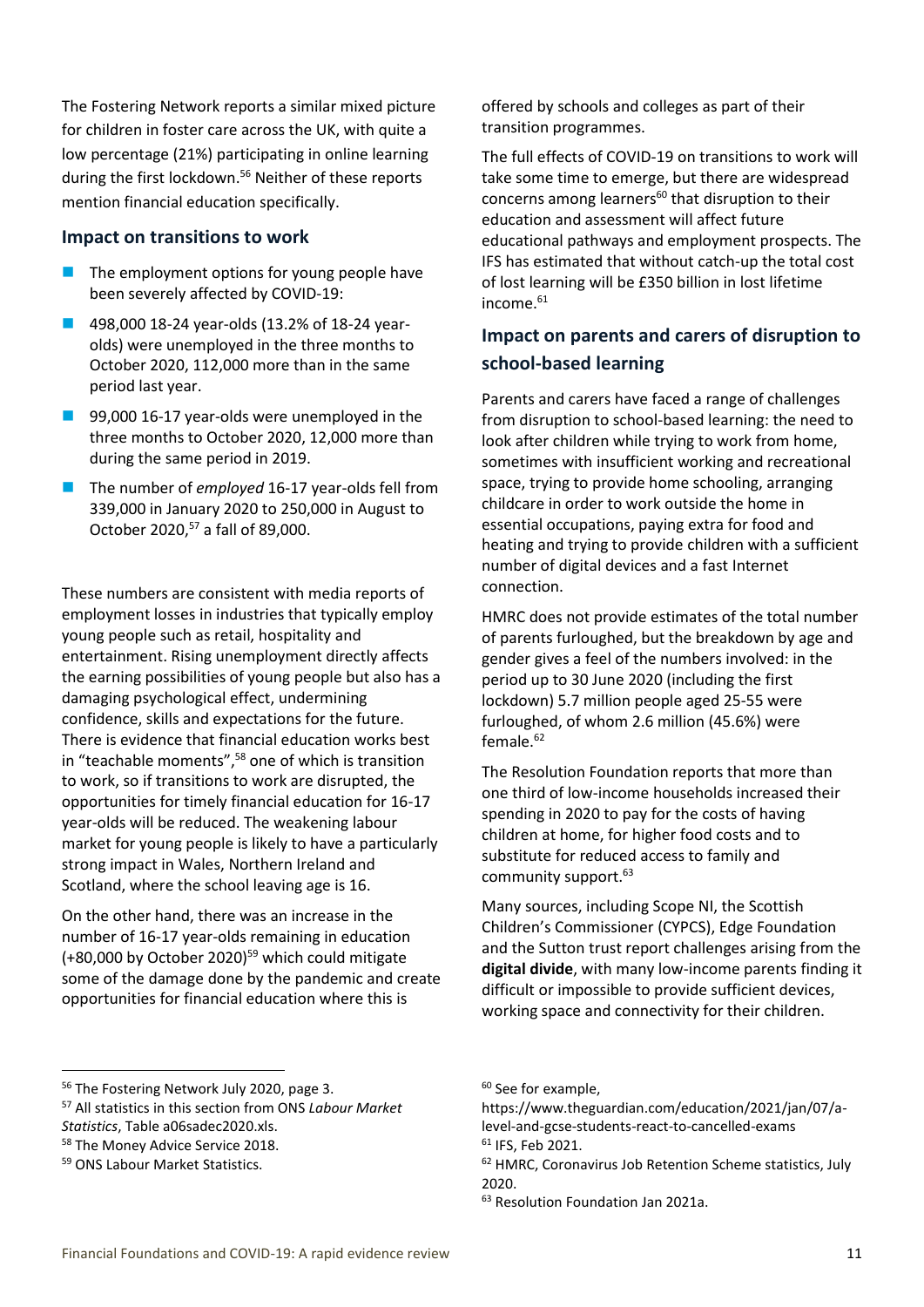Gender-wise, more responsibility for childcare and home schooling has fallen on women than on men. For example, Resolution Foundation reports that 16% of UK women reduced their working hours during the first lockdown to look after children, compared with 9% of men.<sup>64</sup> A survey by the Fawcett Society found a similar gender disparity in childcare and in addition:

- $\blacksquare$  nearly two thirds of UK single mothers found it hard to go to the shops during lockdown due to their children being at home.
- a higher proportion of UK mothers (44%) than fathers (33%) reported high anxiety levels during the first lockdown.<sup>65</sup>

For low-income households, food poverty, digital connectivity and parental health are reported to be the big three parental challenges, with Buttle UK reporting that "24% of respondents found that **parental mental and physical health** was a barrier to home schooling."<sup>66</sup>

SCOPE NI and Ulster University report on the difficulty parents have had in trying to deliver home schooling due to the challenging nature of some of the subject matter (see Section 7: Devolved Nations and English Regions.)

<sup>&</sup>lt;sup>64</sup> Resolution Foundation Jan 2021b.

<sup>&</sup>lt;sup>65</sup> Fawcett Society Aug 2020.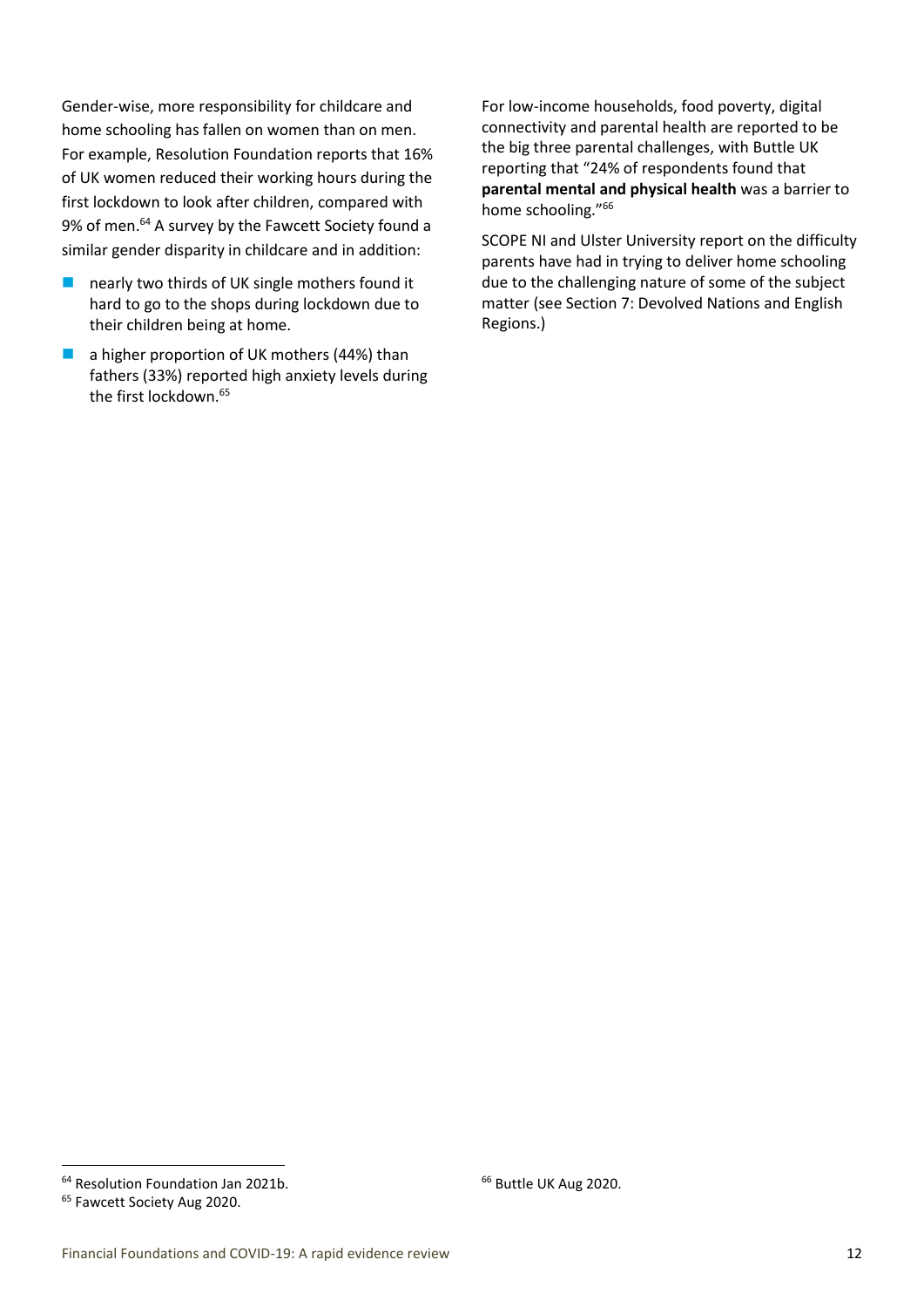# **4. Impact on financial education in schools**

**A key finding of this review is that financial education is almost invisible in the literature on the educational impact of COVID-19.**

In Ofsted's November 2020 review of the impact of COVID-19 on schools in England based on 297 school visits, there is no mention of financial education and only four mentions of PSHE. This contrasts with specific mentions of English, maths, foreign languages, music, design & technology, physical education, computing, virtual field trips, worship, science, food technology and art. Within mathematics, mention is made of fractions, trigonometry, Pythagoras, mathematical vocabulary, place value, recall, number fluency and data handling. Within English, mention is made of spelling, punctuation, spoken English, listening skills and phonic knowledge. Financial education is not mentioned even to illustrate a general point, let alone as a distinct subject.

The only exception is a NFER study that looks at the impact of school closures on children in Key Stage 1 in England. A follow up paper from the study looking at lower achievement in mathematics in 2020 (compared to a standardised sample from 2017) suggests 'money continues to be a topic area which children in 2020 struggled with, although no more than children in 2017', and that 'children found it difficult to recognise the same amount made by different coins, as well as the total cost of different objects'.

Equally absent are any examples of teachers using data from the pandemic to illustrate curriculum points in financial education or general mathematics, such as:

- $\blacksquare$  exponential and linear number series (pandemic progression).
- $\blacksquare$  interest rates, compound interest and their effect on debt servicing costs.
- percentage calculations (infection rates, income support formulae).<sup>67</sup>
- $\blacksquare$  probability and proportions (risk, insurance and the value of human life).<sup>68</sup>

It may be that teachers independently are using the experiences of the pandemic in their lesson plans, but no examples of this have made it into the literature on the effects of the pandemic on education. Similarly, this review has not found evidence of parents using the experiences of COVID-19 to increase the education of their children about personal finance. Early indicative findings from a recent qualitative study undertaken for MaPS suggest that parents may have been shielding their children from the financial impact of the pandemic and from conversations about money and finances. They felt their children had enough worries due to missed schooling, exam issues and isolation from their friends and did not want to burden them with additional anxiety.<sup>69</sup>

The high rate of school absences during the autumn terms of 2020 (see section 3.1) combined with school logistical challenges is reported to have reduced access to financial education.<sup>70</sup>

The evidence suggests that in the post-pandemic catch-up period financial education may find itself displaced by what are seen to be more urgent needs: the core examinable curriculum, basic skills in English, maths and communication and those aspects of PSHE, such as mental health, regarded as directly relevant to the pandemic.

<sup>&</sup>lt;sup>67</sup> Percentages, probability, compound interest and exponential and other non-linear numbers feature prominently in KS3 and KS4 mathematics.

<sup>68</sup> Carney 2020.

<sup>&</sup>lt;sup>69</sup> MaPS and Jigsaw Research 2021 (forthcoming).

<sup>&</sup>lt;sup>70</sup> The Money Charity, school workshop bookings data.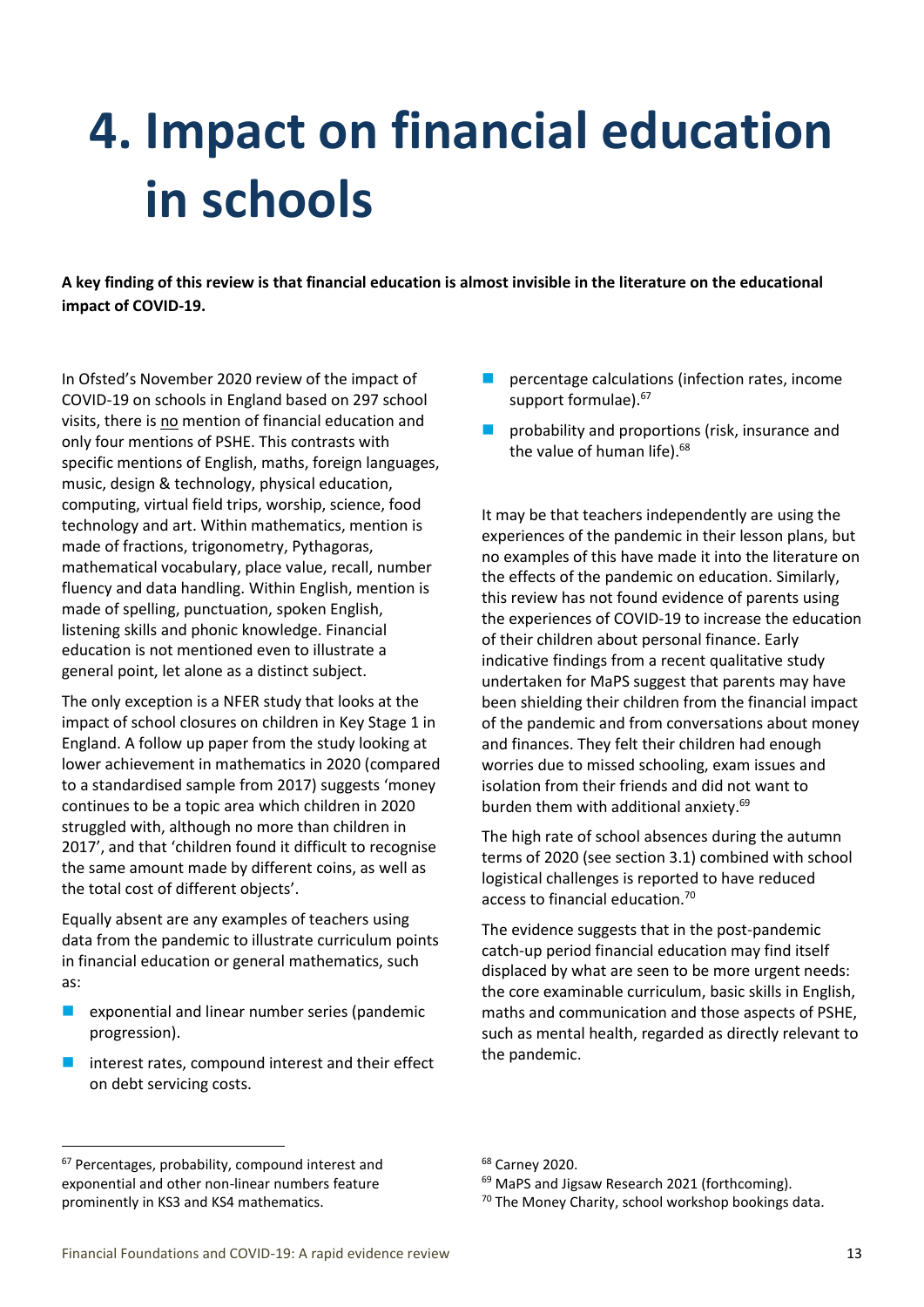# **5. Learners in vulnerable situations**

**Many of the reports reviewed describe negative effects for learners with vulnerabilities.**

These negative effects included impacts on:

- pupils with special educational needs or who are disabled (SEND)
- children living in stressed households or at risk of violence
- members of minority ethnic groups
- young carers
- learners identifying as LGBTQ+
- pupils qualifying for free school meals
- **Travellers**
- migrants
- $\blacksquare$  those from materially deprived households
- $\blacksquare$  those with mental or physical health challenges

Some vulnerabilities seem to have had a continuous effect before and during COVID-19 while others have been amplified. For example, NIHR found that in the South West, those students who identified as LGBTQ+ or having a health problem or disability saw little change in their anxiety, depression and wellbeing during lockdown, suggesting factors influencing their mental health and wellbeing continued to be present outside of the school environment and the pandemic.<sup>71</sup>

On the other hand, Sutton Trust found that many vulnerable early years children had "dropped off the radar"<sup>72</sup> during lockdown and Ofsted reported from its school visits that SEND children in England have been affected in various ways:

- separation of some SEND children from mainstream classes due to the bubble system.
- limitations on remote learning for children with complex needs.
- $\blacksquare$  some SEND learners finding it difficult to engage with online platforms, sometimes accompanied by higher parental stress.
- some SEND children falling behind when their parents were out at work.

In **special schools and alternative provision** there are reports of loss of supportive services (eg physio, speech and language therapy) and regression in physical and emotional skills.<sup>73</sup>

As with other aspects of the pandemic, there is variation: some school leaders report that their SEND students have not been affected more than other learners, while others think the effects have been severe.<sup>74</sup>

Regarding **safeguarding**, schools reported to Ofsted that they had not seen increases in safeguarding cases, but that existing safeguarding cases had worsened due to difficult family situations deteriorating further during lockdown and periods of restriction.<sup>75</sup> NSPCC reported an increase in calls about physical and mental violence against UK children during the lockdown.<sup>76</sup> Serious incident notifications to the Child Safeguarding Practice Review Panel in

<sup>75</sup> Ofsted Nov 2020, page 18. See also Buttle UK Aug 2020.

<sup>71</sup> NIHR 2020, page 14.

<sup>72</sup> Sutton Trust July 2020.

<sup>&</sup>lt;sup>73</sup> Ofsted Nov 2020, page 16.

<sup>74</sup> Ofsted Nov 2020, page 16.

<sup>76</sup> NSPCC June 2020.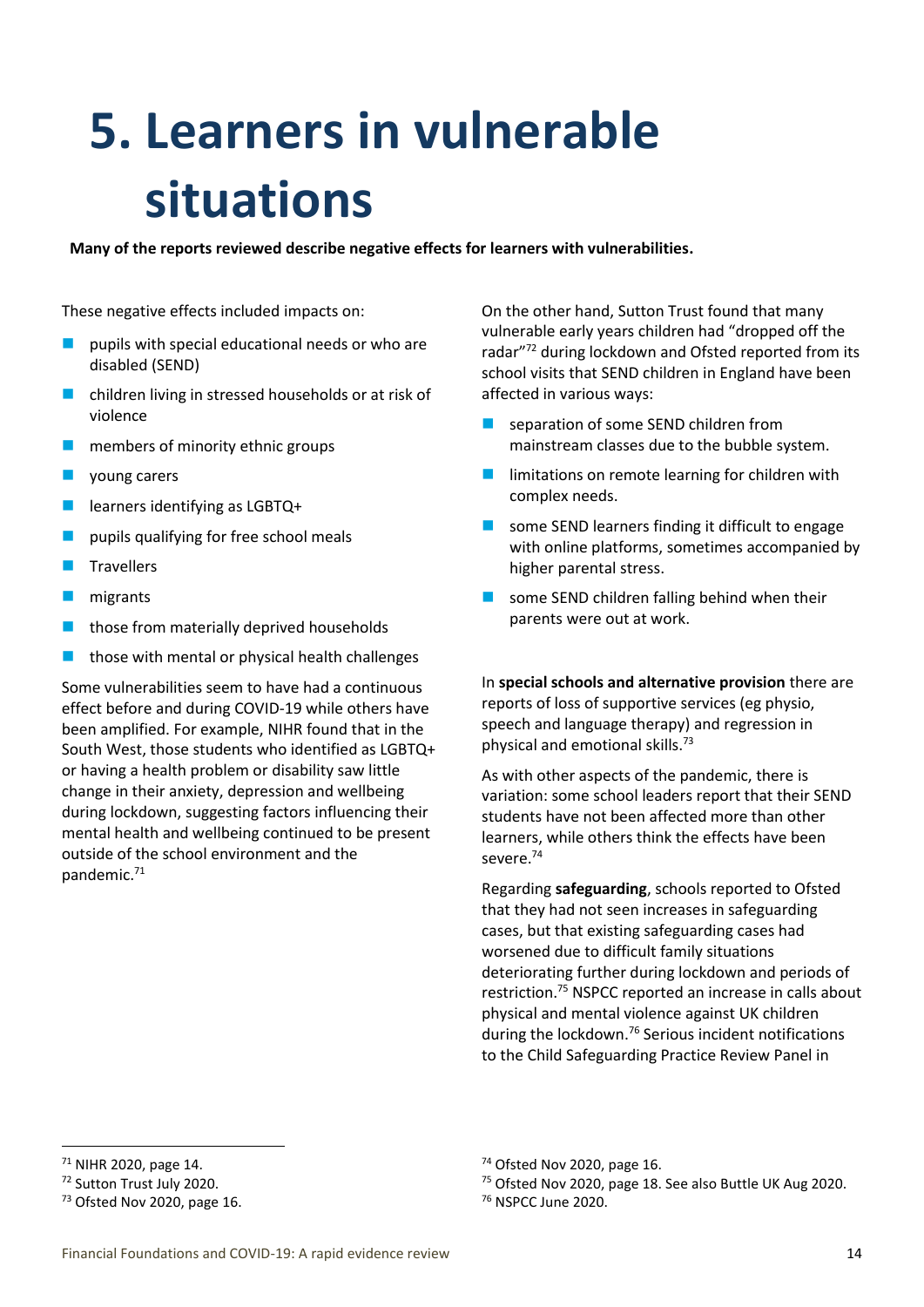England increased by 27% during April to September 2020 compared with the previous year.<sup>77</sup>

Several of the studies reviewed in this report are based on online surveys, either one-off or as part of longitudinal studies. These surveys, as the report authors acknowledge, $78$  are subject to response and participation bias, in the sense that respondents need a sufficient level of wellbeing, skill, interest and digital capacity to respond. It is quite likely - perhaps inevitable – that some of those with the greatest needs and most seriously affected by COVID-19 are not as well represented in survey results, so the situation overall may be worse than reported. $79$ 

<sup>77</sup> <https://www.bbc.co.uk/news/uk-55682745>

<sup>78</sup> See for example WiSERD Oct 2020.

<sup>&</sup>lt;sup>79</sup> See for example the discussion in the Appendix of NIHR 2020 of the differences between their respondent and nonrespondent groups.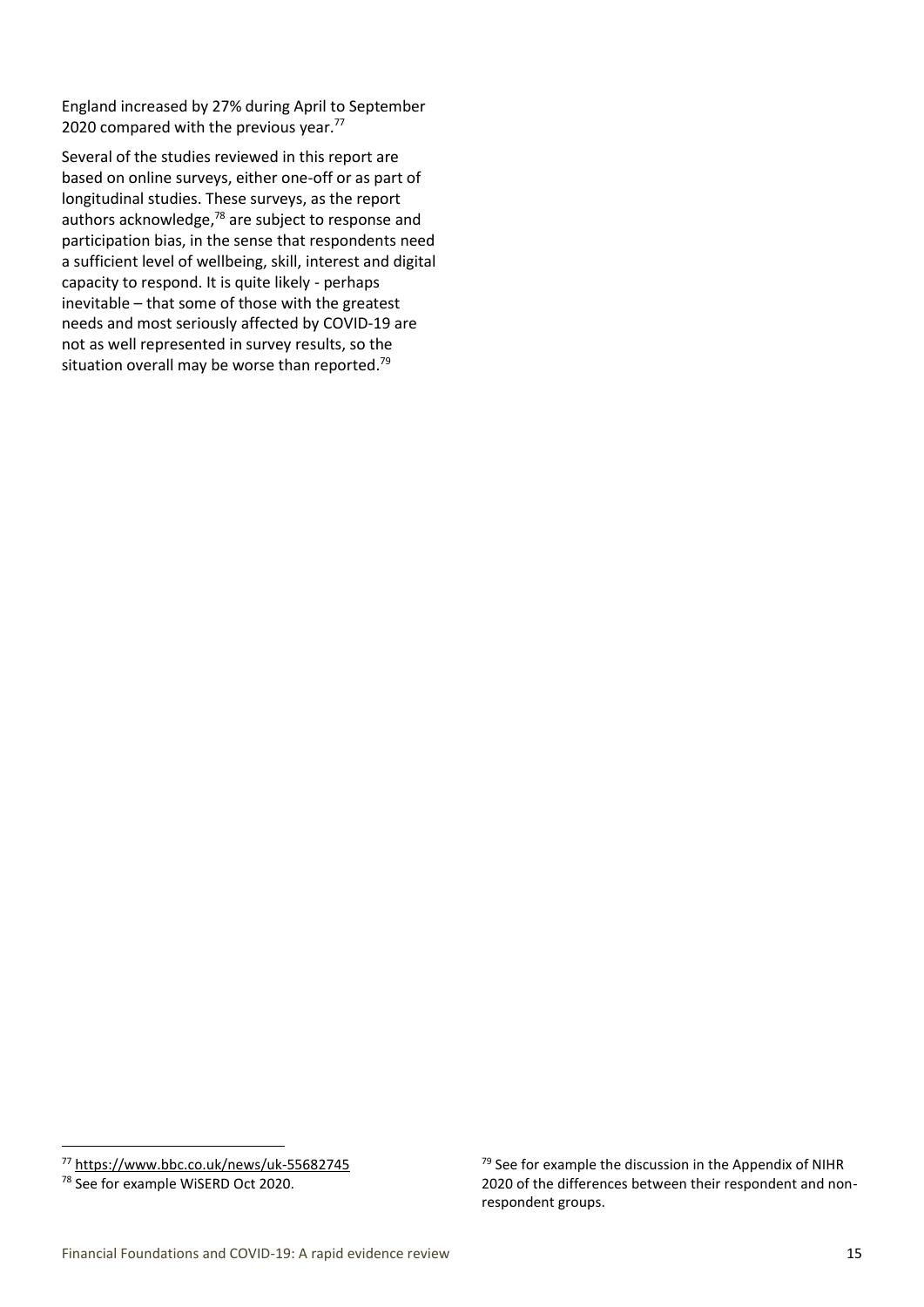# **6. Parents and learners from ethnic minority backgrounds**

**As mentioned earlier in this review, parents and learners from ethnic minority backgrounds have been particularly badly hit by the COVID-19 pandemic and its necessary countermeasures.**

The infection and death rates of ethnic minority populations have been higher on average than for White British populations, which is reported to have arisen from structural factors<sup>80</sup> rather than ethnicity *per se*, for example:

- $\blacksquare$  a high proportion of the ethnic minority population working in exposed occupations (such as NHS and care staff, teachers, retail, hospitality, taxi drivers, public transport).
- a high proportion of multi-generational households, with more high-density accommodation.
- strong habits of community socialising and religious worship that may have accelerated virus transmission during the first wave of the pandemic.<sup>81</sup>

Economically, some ethnic minority communities have been particularly affected by lockdown. For example, the Institute for Fiscal Studies found that 48% of British Bangladeshi males and 33% of British Pakistani males work in locked-down sectors of the economy compared with between 10% and 20% of males and females in the White, Indian and Black British communities.<sup>82</sup>

Because of higher COVID-19 incidence and greater economic deprivation, children from ethnic minority backgrounds have had a worse experience of the pandemic on average<sup>83</sup> than children from White British backgrounds, for example:

- more likely to lose parents or other family members to the disease.<sup>84</sup>
- $\blacksquare$  higher levels of anxiety and depression.<sup>85</sup>
- $\blacksquare$  higher incidence of poverty, with its effect on nutrition and access to educational support.
- more often lacking digital devices, Internet connections and space at home to study.
- $\blacksquare$  a reported tendency for children from ethnic minority backgrounds to receive lower predicted grades in relation to their educational achievement than White British peers.<sup>86</sup>

While this review has not found direct evidence of the impact of COVID-19 on the financial education of children from ethnic minority backgrounds, the inference from the wider findings is that the pandemic is likely to have set financial education and wellbeing back.

backgrounds face many of the same issues that affect children from ethnic minority backgrounds.

<sup>85</sup> C&YPN June 2020.

<sup>86</sup> Camden Council June 2020.

<sup>80</sup> IFS Deaton Review Jan 2021, pages 8-9; Runnymede Trust June 2020.

<sup>81</sup> MCB May 2020.

<sup>82</sup> IFS Deaton Review Jan 2021, page 9.

<sup>83</sup> There are wide inequalities in the White British community, meaning White British children from deprived

<sup>84</sup> Runnymede Trust June 2020.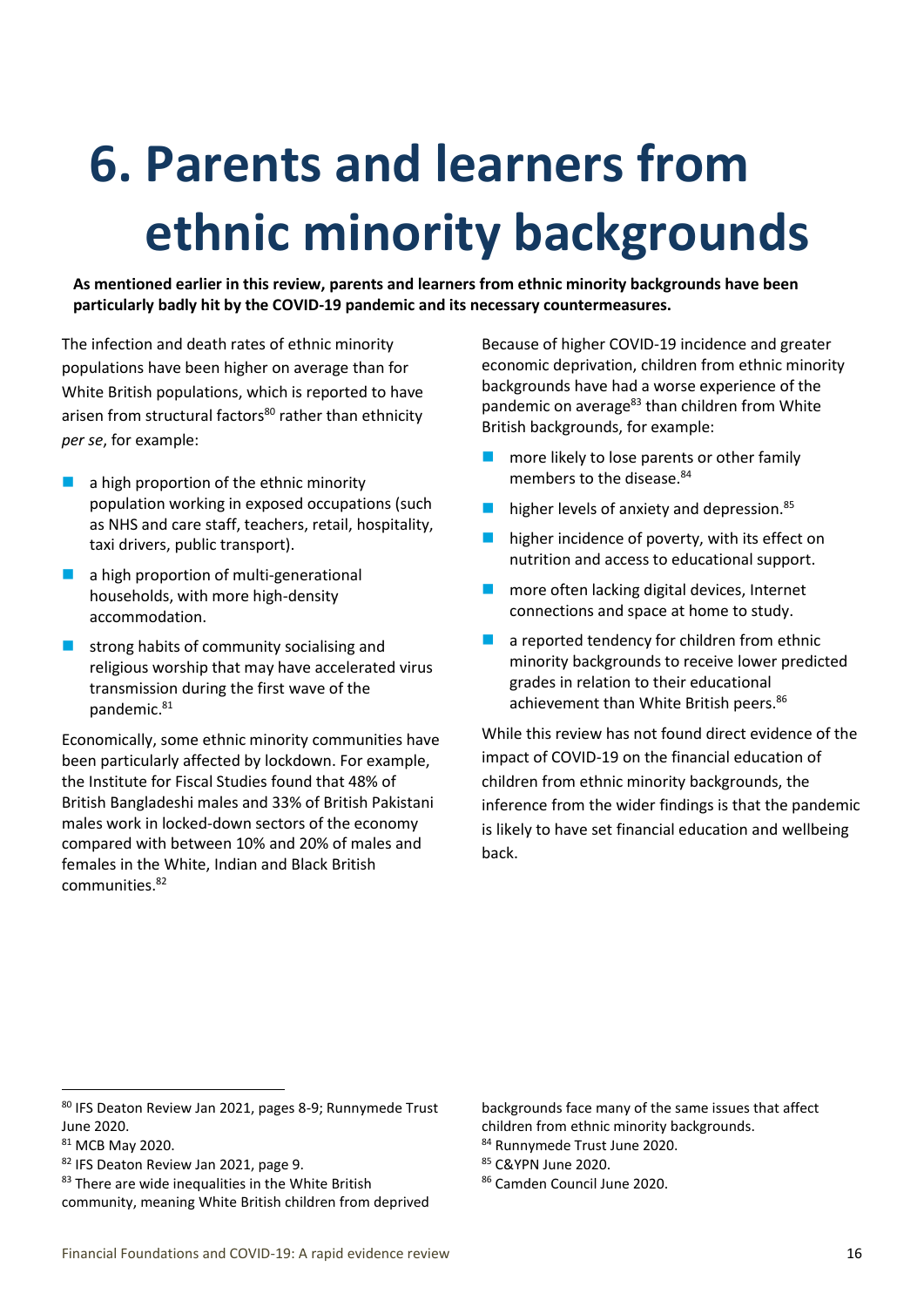# **7. Reports from the Devolved Nations and English regions**

**In general, reports from Northern Ireland, Wales, Scotland and the English regions paint a similar picture to those from England and the UK overall.<sup>87</sup>**

Some specific findings highlight educational challenges arising in the Devolved Nations and English regions during the pandemic and for the recovery phase:

- The Wales Institute of Social and Economic Research and Data (WiSERD) reports that most communication between learners and teachers in Wales during lockdown was via email, with low take-up of Google Classroom, the Welsh Government's HwB platform or the Oak National Academy free online classroom. The most popular digital platform was BBC Bitesize.<sup>88</sup>
- WiSERD's learner respondents reported that they did not work so well at home, did not feel they got a high level of parental support with their learning and were worried about catching up after the pandemic.
- In **Scotland**, the Children's Commissioner reports that digital exclusion is a serious issue in children's education due to the cost of devices and internet subscriptions and the poor availability of broadband in many rural parts of the country, especially in the Highlands and Islands.<sup>89</sup>
- The Scottish Government reports particularly high rates of secondary school non-attendance due to COVID-19 among the most deprived Scottish communities.<sup>90</sup>
- Children's Neighbourhoods Scotland reports that children from migrant families have been particularly affected by the pandemic due to a range of language, digital access and socioeconomic challenges.<sup>91</sup>
- The Scottish Government Learning Directorate reports "tremendous pressure" being placed on **young carers**, many of whom are spending more time caring than before the pandemic and experiencing higher anxiety due to not knowing whether a family member is on the vulnerable  $list.<sup>92</sup>$
- SCOPE NI reports that COVID-19 has amplified the pre-existing educational inequalities in **Northern Ireland**, with affluent parents better able to support their children with equipment and other needs for successful remote learning.<sup>93</sup>

<sup>87</sup> Several of the UK and England reports were written by teams in the English regions outside London and the South East. <sup>88</sup> WiSERD Oct 2020.

<sup>89</sup> CYPCS 2020.

<sup>90</sup> Deputy First Minister, 8 December 2020.

<sup>&</sup>lt;sup>91</sup> McBride et al 2020.

<sup>92</sup> Scottish Government Learning Directorate Nov 2020.

<sup>93</sup> SCOPE NI Aug 2020.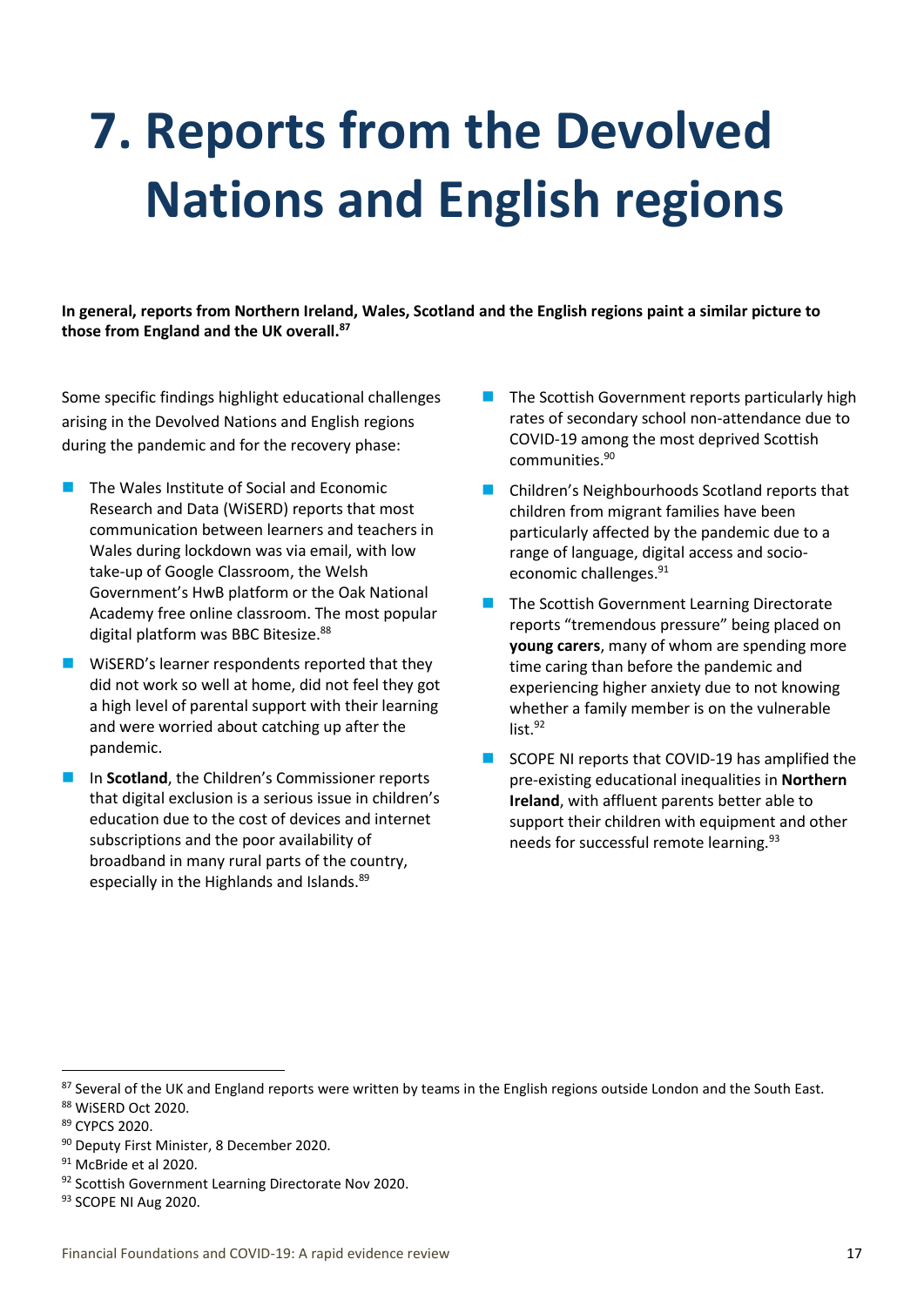- Ulster University reports that the digital divide was significant for Northern Ireland during lockdown while parents reported difficulties in helping their children with religious education, arts, technology and design, music, modern languages and numeracy. Parents of children with special educational needs found the challenges of home schooling particularly difficult.<sup>94</sup>
- Northern Health Science Alliance (NHSA) reports that children in the **North of England** are more affected by the inequalities mentioned elsewhere in this review, with higher rates of poverty and lower levels of educational attainment than in Scotland and southern England outside London. A higher proportion of young people in the North East work in occupations most affected by COVID-19 lockdown.<sup>95</sup>

 $94$  UNESCO Centre July 2020.  $95$  NHSA 2020, page 30.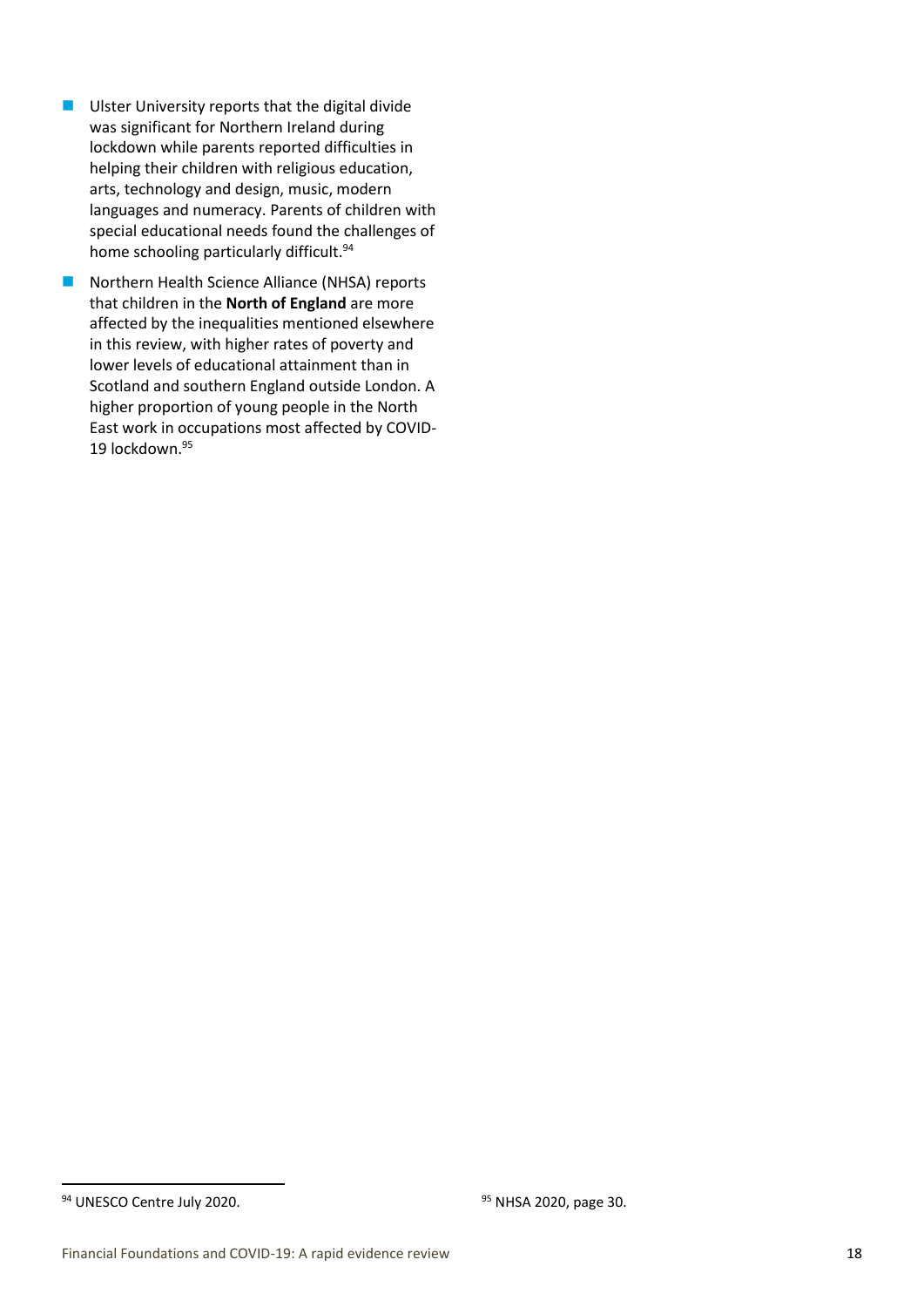### **8. Early years**

**Reports suggest serious impacts on early years (ages 3-5) education, as with impacts in the beginning years at primary school.**

These are the ages when children are establishing their relationship with education, learning basic social, emotional and motor skills. In its October report, drawing on 208 visits to early years providers in England, Ofsted found that:

"Many children have left EY settings since the first national restrictions and have not returned. Almost all providers said that the pandemic had significantly impacted the learning and development of children who had left and subsequently returned. They were particularly concerned about children's personal, social and emotional development. Some children had returned less confident and more anxious. In some cases, children had also become less independent, for example returning to their setting using dummies or back in nappies having previously been toilet trained."<sup>96</sup>

In its November early years report, $97$  based on 739 interviews with providers, Ofsted reports:

- lower rolls for early years provision.
- $\blacksquare$  providers concerned about the viability of their businesses.
- $\blacksquare$  continued concerns about the impact of pandemic restrictions on children's personal, social and emotional development.
- concerns about managers' and staff wellbeing due to the absence of social distancing.

The Sutton Trust has reported similar findings from the point of view of parents of children aged 2-4 years. For example:

"Many parents reported a particularly negative impact on their child's social and emotional development and wellbeing, including over half (53%) of those who had been unable to return to their provider [after lockdown]."<sup>98</sup>

According to the Royal Foundation, a majority of UK parents of children under 5 years of age report spending more quality time with their children during the pandemic, but single parents or those under financial pressure were more likely to report spending less quality time.<sup>99</sup> Those who have experienced financial difficulties were more likely than average (31% to 24%) to say the pandemic had a negative effect on their child's future health and happiness.<sup>100</sup>

Early years educational losses present a challenge for financial education for children in the beginning years of primary school, when teachers will be focused on recovering ground in basic social, emotional, learning and motor skills.

<sup>96</sup> Ofsted Oct 2020, page 1.

<sup>97</sup> Ofsted Dec 2020.

<sup>98</sup> Sutton Trust, July 2020.

<sup>99</sup> Royal Foundation 2020, page 12.

<sup>&</sup>lt;sup>100</sup> Royal Foundation 2020, data tables, page 98.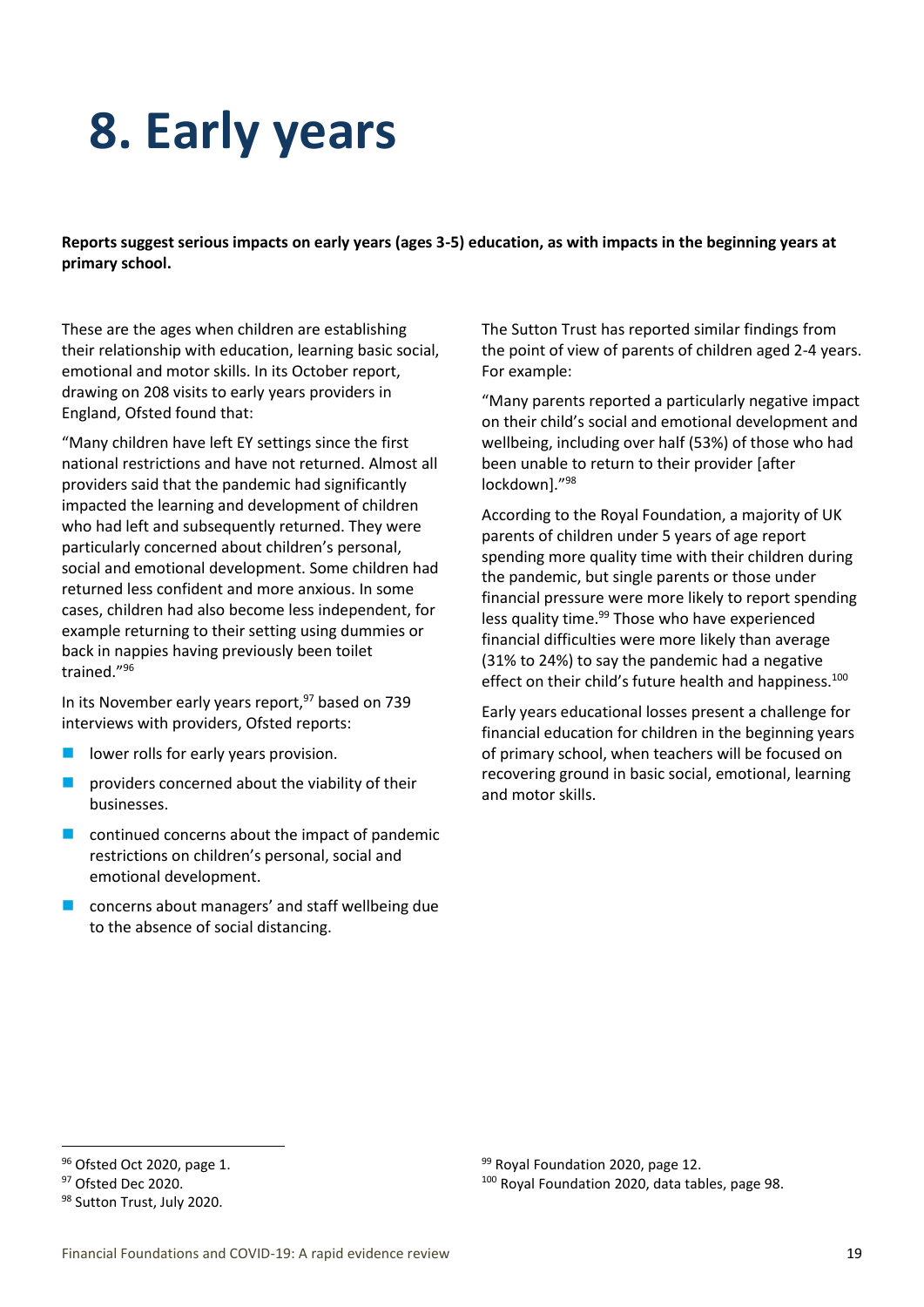### **Conclusion**

**This literature review indicates that the general education of 5-17 year-olds has been seriously affected by the COVID-19 pandemic and its countermeasures. The pandemic has exposed and amplified existing inequalities, creating extra challenges for children from economically stressed backgrounds, minority communities and those with vulnerabilities and/or special needs.** 

The digital divide has affected the ability of pupils without adequate internet, electronic devices or space at home to participate equally in education. Schools have been under acute pressure to simultaneously provide in-school and distance learning while managing the infection risk related to COVID-19.

In the literature on the educational impact of COVID-19 in the UK to date, this review has found only one specific mention of financial education and few mentions of PSHE, personal development, health, wellbeing and economics subjects. However, the literature begins to build a picture of the social and educational context in which MaPS and its partners will be seeking to improve the provision of financial education and deliver on the Financial Foundations national goal over the coming years. It tells us about the circumstances in which those who are key to

children and young people's financial education (including parents, carers, teachers and others) will be living and working, including the challenges and priorities they face, and describes the economic and educational challenges facing young people themselves.

There are some gaps in the evidence, particularly for example around financial education in the home and conversations between parents and children about money, which it would be useful to fill in the future.

Those seeking post-pandemic to deliver or support the delivery of financial education will wish to be mindful of the findings of this review when taking forward programmes and interventions.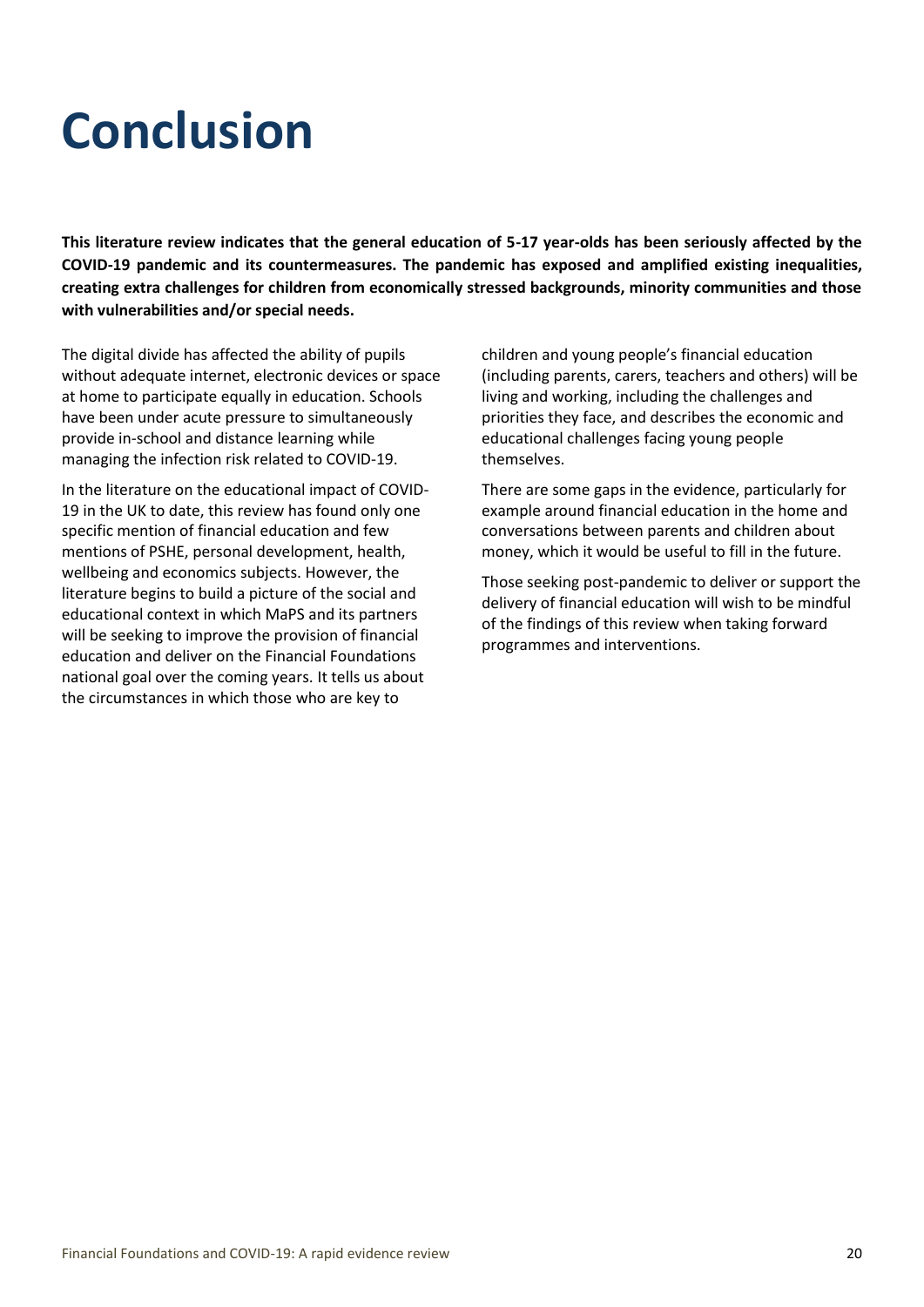### **References**

- Action for Children 2020, *Childhood during coronavirus: protecting children from poverty*. Available at: [https://www.actionforchildren.org.uk/our](https://www.actionforchildren.org.uk/our-work-and-impact/policy-work-campaigns-and-research/policy-reports/childhood-during-coronavirus-policy-report/)[work-and-impact/policy-work-campaigns](https://www.actionforchildren.org.uk/our-work-and-impact/policy-work-campaigns-and-research/policy-reports/childhood-during-coronavirus-policy-report/)[and-research/policy-reports/childhood](https://www.actionforchildren.org.uk/our-work-and-impact/policy-work-campaigns-and-research/policy-reports/childhood-during-coronavirus-policy-report/)[during-coronavirus-policy-report/](https://www.actionforchildren.org.uk/our-work-and-impact/policy-work-campaigns-and-research/policy-reports/childhood-during-coronavirus-policy-report/)
- Buttle UK August 2020, *The State of Child Poverty in 2020*. Available at: [https://www.buttleuk.org/news/the-state](https://www.buttleuk.org/news/the-state-of-child-poverty-2020)[of-child-poverty-2020](https://www.buttleuk.org/news/the-state-of-child-poverty-2020)
- Camden Council June 2020, *Disproportionate impact of Covid-19 on Black, Asian and minority ethnic communities*. Available at: [https://www.camden.gov.uk/documents/20](https://www.camden.gov.uk/documents/20142/181204604/Disproportionate+impact+of+COVID-19+on+Black%2C+Asian+and+minority+ethnic+communities+evidence+base.pdf/38907a27-5852-2c79-31ed-f5f609b47399?version=1.0&t=1593609941789&download=true) [142/181204604/Disproportionate+impact+o](https://www.camden.gov.uk/documents/20142/181204604/Disproportionate+impact+of+COVID-19+on+Black%2C+Asian+and+minority+ethnic+communities+evidence+base.pdf/38907a27-5852-2c79-31ed-f5f609b47399?version=1.0&t=1593609941789&download=true) [f+COVID-](https://www.camden.gov.uk/documents/20142/181204604/Disproportionate+impact+of+COVID-19+on+Black%2C+Asian+and+minority+ethnic+communities+evidence+base.pdf/38907a27-5852-2c79-31ed-f5f609b47399?version=1.0&t=1593609941789&download=true)[19+on+Black%2C+Asian+and+minority+ethni](https://www.camden.gov.uk/documents/20142/181204604/Disproportionate+impact+of+COVID-19+on+Black%2C+Asian+and+minority+ethnic+communities+evidence+base.pdf/38907a27-5852-2c79-31ed-f5f609b47399?version=1.0&t=1593609941789&download=true) [c+communities+evidence+base.pdf/38907a2](https://www.camden.gov.uk/documents/20142/181204604/Disproportionate+impact+of+COVID-19+on+Black%2C+Asian+and+minority+ethnic+communities+evidence+base.pdf/38907a27-5852-2c79-31ed-f5f609b47399?version=1.0&t=1593609941789&download=true) [7-5852-2c79-31ed](https://www.camden.gov.uk/documents/20142/181204604/Disproportionate+impact+of+COVID-19+on+Black%2C+Asian+and+minority+ethnic+communities+evidence+base.pdf/38907a27-5852-2c79-31ed-f5f609b47399?version=1.0&t=1593609941789&download=true)[f5f609b47399?version=1.0&t=15936099417](https://www.camden.gov.uk/documents/20142/181204604/Disproportionate+impact+of+COVID-19+on+Black%2C+Asian+and+minority+ethnic+communities+evidence+base.pdf/38907a27-5852-2c79-31ed-f5f609b47399?version=1.0&t=1593609941789&download=true) [89&download=true](https://www.camden.gov.uk/documents/20142/181204604/Disproportionate+impact+of+COVID-19+on+Black%2C+Asian+and+minority+ethnic+communities+evidence+base.pdf/38907a27-5852-2c79-31ed-f5f609b47399?version=1.0&t=1593609941789&download=true)
- Carney, Mark 2020, Reith Lectures, *Lecture 3: From Covid Crisis to Renaissance*. Available at: [https://www.bbc.co.uk/programmes/m000q](https://www.bbc.co.uk/programmes/m000q8yc) [8yc](https://www.bbc.co.uk/programmes/m000q8yc)
- Centre for Mental Health, October 2020, Covid-19 and the nation's mental health. Available at: [https://www.centreformentalhealth.org.uk/](https://www.centreformentalhealth.org.uk/publications/covid-19-and-nations-mental-health-october-2020) [publications/covid-19-and-nations-mental](https://www.centreformentalhealth.org.uk/publications/covid-19-and-nations-mental-health-october-2020)[health-october-2020](https://www.centreformentalhealth.org.uk/publications/covid-19-and-nations-mental-health-october-2020)
- Child Poverty Action Group (CPAG) and Church of England (CofE) August 2020, *Poverty in the pandemic: The impact of coronavirus on lowincome families and children*. Available at: [https://cpag.org.uk/news-blogs/news](https://cpag.org.uk/news-blogs/news-listings/new-survey-toll-lockdown-low-income-families)[listings/new-survey-toll-lockdown-low](https://cpag.org.uk/news-blogs/news-listings/new-survey-toll-lockdown-low-income-families)[income-families](https://cpag.org.uk/news-blogs/news-listings/new-survey-toll-lockdown-low-income-families)

Children and Young People's Commissioner Scotland (CYPCS) 2020, *The pandemic's impact on* 

*children and young people's education*. Available at: [https://cypcs.org.uk/coronavirus/independe](https://cypcs.org.uk/coronavirus/independent-impact-assessment/pandemic-impact-children-young-people-education/) [nt-impact-assessment/pandemic-impact](https://cypcs.org.uk/coronavirus/independent-impact-assessment/pandemic-impact-children-young-people-education/)[children-young-people-education/](https://cypcs.org.uk/coronavirus/independent-impact-assessment/pandemic-impact-children-young-people-education/)

Children & Young People Now (C&YPN), June 2020, *Coronavirus impacts BAME children's mental health more than White peers, research shows.* Available at: [https://www.cypnow.co.uk/news/article/](https://www.cypnow.co.uk/news/article/coronavirus-impacts-bame-children-s-mental-health-more-than-white-peers-research-shows)**cor onavirus**[-impacts-bame-children-s-mental](https://www.cypnow.co.uk/news/article/coronavirus-impacts-bame-children-s-mental-health-more-than-white-peers-research-shows)[health-more-than-white-peers-research](https://www.cypnow.co.uk/news/article/coronavirus-impacts-bame-children-s-mental-health-more-than-white-peers-research-shows)[shows](https://www.cypnow.co.uk/news/article/coronavirus-impacts-bame-children-s-mental-health-more-than-white-peers-research-shows)

- Children's Commissioner, September 2020, *Stress among children in England during the coronavirus lockdown*. Available at: [https://www.childrenscommissioner.gov.uk/](https://www.childrenscommissioner.gov.uk/report/stress-among-children-in-england-during-the-coronavirus-lockdown/) [report/stress-among-children-in-england](https://www.childrenscommissioner.gov.uk/report/stress-among-children-in-england-during-the-coronavirus-lockdown/)[during-the-coronavirus-lockdown/](https://www.childrenscommissioner.gov.uk/report/stress-among-children-in-england-during-the-coronavirus-lockdown/)
- Children's Society, July 2020, *Life on Hold: Children's wellbeing and Covid-19*. Available at: [https://www.childrenssociety.org.uk/inform](https://www.childrenssociety.org.uk/information/professionals/resources/life-on-hold) [ation/professionals/resources/life-on-hold](https://www.childrenssociety.org.uk/information/professionals/resources/life-on-hold)
- Co-space, November 2020, *Report 06: Changes in children and young people's mental health symptoms from March to October 2020*. Available at:

<http://cospaceoxford.org/findings/>

Department for Education (DfE) October 2020, *State of the nation 2020: children and young people's wellbeing.* Available at: [https://www.gov.uk/government/news/effe](https://www.gov.uk/government/news/effect-of-pandemic-on-childrens-wellbeing-revealed-in-new-report) [ct-of-pandemic-on-childrens-wellbeing](https://www.gov.uk/government/news/effect-of-pandemic-on-childrens-wellbeing-revealed-in-new-report)[revealed-in-new-report](https://www.gov.uk/government/news/effect-of-pandemic-on-childrens-wellbeing-revealed-in-new-report)

Department for Education (DfE), 17 December 2020, *Attendance in education and early years settings during the coronavirus (Covid-19) outbreak, Week 50 2020*. Available at: [https://explore-education](https://explore-education-statistics.service.gov.uk/find-statistics/attendance-in-education-and-early-years-settings-during-the-coronavirus-covid-19-outbreak/2020-week-50)[statistics.service.gov.uk/find-](https://explore-education-statistics.service.gov.uk/find-statistics/attendance-in-education-and-early-years-settings-during-the-coronavirus-covid-19-outbreak/2020-week-50)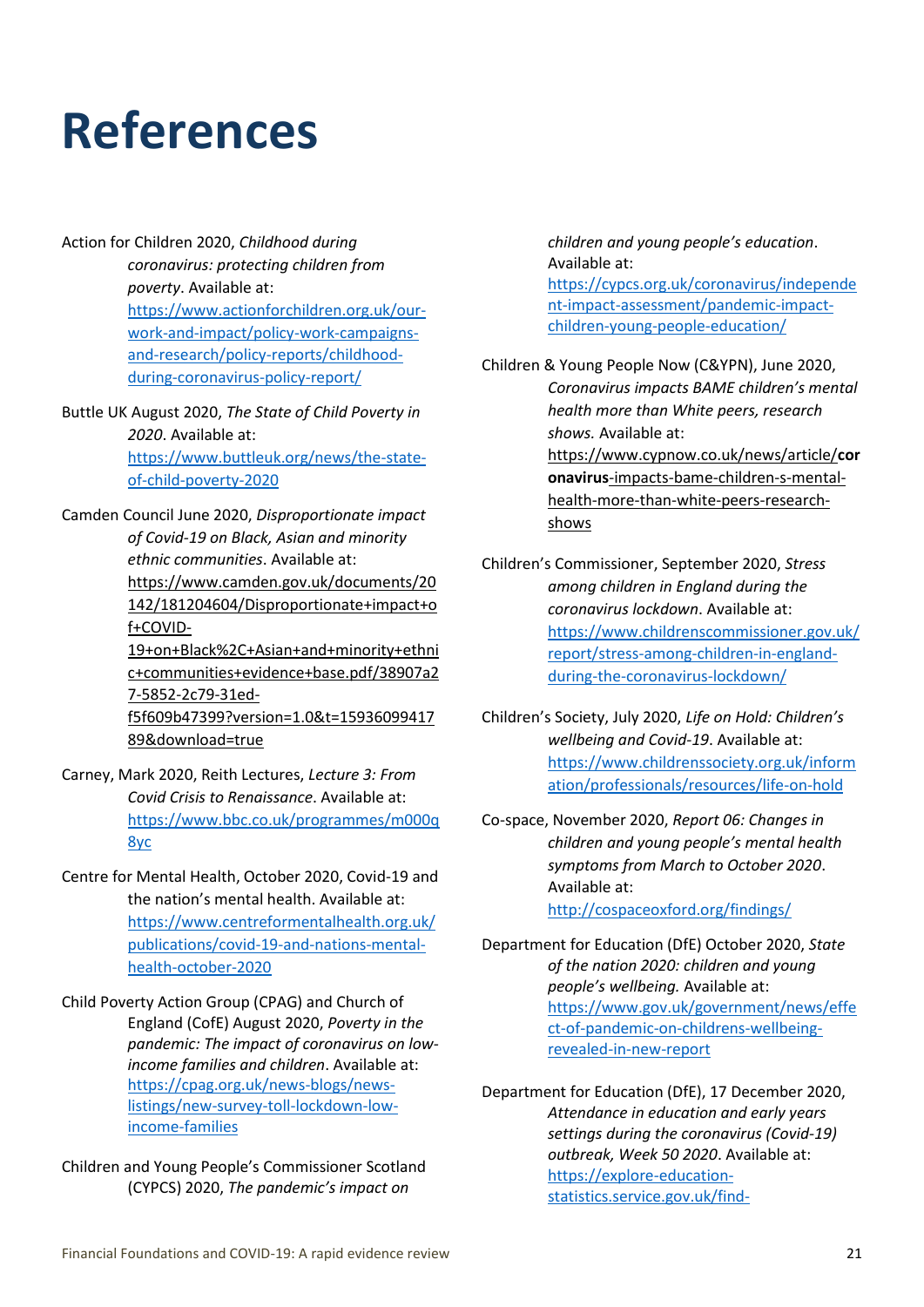[statistics/attendance-in-education-and](https://explore-education-statistics.service.gov.uk/find-statistics/attendance-in-education-and-early-years-settings-during-the-coronavirus-covid-19-outbreak/2020-week-50)[early-years-settings-during-the-coronavirus](https://explore-education-statistics.service.gov.uk/find-statistics/attendance-in-education-and-early-years-settings-during-the-coronavirus-covid-19-outbreak/2020-week-50)[covid-19-outbreak/2020-week-50](https://explore-education-statistics.service.gov.uk/find-statistics/attendance-in-education-and-early-years-settings-during-the-coronavirus-covid-19-outbreak/2020-week-50)

- Deputy First Minister for Scotland, 8 December 2020, *Ministerial statement on the impact of Covid-19 on education*. Available at: [https://www.gov.scot/publications/ministeri](https://www.gov.scot/publications/ministerial-statement-deputy-first-minister-john-swinney-scottish-parliament-education-sector-tuesday-8-december-2020/) [al-statement-deputy-first-minister-john](https://www.gov.scot/publications/ministerial-statement-deputy-first-minister-john-swinney-scottish-parliament-education-sector-tuesday-8-december-2020/)[swinney-scottish-parliament-education](https://www.gov.scot/publications/ministerial-statement-deputy-first-minister-john-swinney-scottish-parliament-education-sector-tuesday-8-december-2020/)[sector-tuesday-8-december-2020/](https://www.gov.scot/publications/ministerial-statement-deputy-first-minister-john-swinney-scottish-parliament-education-sector-tuesday-8-december-2020/)
- Education Policy Institute (EPI), December 2020, *School attendance and lost schooling across England since full reopening*. Available at: [https://epi.org.uk/publications-and](https://epi.org.uk/publications-and-research/school-attendance-and-lost-schooling-across-england-since-full-reopening/)[research/school-attendance-and-lost](https://epi.org.uk/publications-and-research/school-attendance-and-lost-schooling-across-england-since-full-reopening/)[schooling-across-england-since-full](https://epi.org.uk/publications-and-research/school-attendance-and-lost-schooling-across-england-since-full-reopening/)[reopening/](https://epi.org.uk/publications-and-research/school-attendance-and-lost-schooling-across-england-since-full-reopening/)
- Edurio 2020a, *Report 1: How have schools coped with Covid-19*. Available at: <https://home.edurio.com/insights>
- Edurio 2020b, *Report 3: Technology Use in Schools during Covid-19*. Available at: <https://home.edurio.com/insights>
- Fawcett Society August 2020, *Parenting and Covid-19 – research evidence*. Available at: [https://www.fawcettsociety.org.uk/parentin](https://www.fawcettsociety.org.uk/parenting-and-covid-19) [g-and-covid-19](https://www.fawcettsociety.org.uk/parenting-and-covid-19)
- Financial Conduct Authority, October 2020, *FCA highlights continued support for consumers struggling with payments*, available at: [https://www.fca.org.uk/news/press](https://www.fca.org.uk/news/press-releases/fca-highlights-continued-support-consumers-struggling-payments)[releases/fca-highlights-continued-support](https://www.fca.org.uk/news/press-releases/fca-highlights-continued-support-consumers-struggling-payments)[consumers-struggling-payments](https://www.fca.org.uk/news/press-releases/fca-highlights-continued-support-consumers-struggling-payments)
- Financial Conduct Authority, February 2021, *Financial lives 2020 survey: the impact of coronavirus*. Available at: [https://www.fca.org.uk/publications/researc](https://www.fca.org.uk/publications/research/financial-lives-2020-survey-impact-coronavirus) [h/financial-lives-2020-survey-impact](https://www.fca.org.uk/publications/research/financial-lives-2020-survey-impact-coronavirus)[coronavirus](https://www.fca.org.uk/publications/research/financial-lives-2020-survey-impact-coronavirus)
- Harker C., Huq Z., & Charalambous E. 2020. *Covid-19 as a challenge to prosperity: The case of Money A+E service users*. London: Institute for Global Prosperity, UCL. Available at: [https://www.ucl.ac.uk/bartlett/igp/news/20](https://www.ucl.ac.uk/bartlett/igp/news/2020/sep/new-report-finds-decbame-groups-were-hit-harder-lockdown-benefited-financial-education) [20/sep/new-report-finds-decbame-groups-](https://www.ucl.ac.uk/bartlett/igp/news/2020/sep/new-report-finds-decbame-groups-were-hit-harder-lockdown-benefited-financial-education)

[were-hit-harder-lockdown-benefited](https://www.ucl.ac.uk/bartlett/igp/news/2020/sep/new-report-finds-decbame-groups-were-hit-harder-lockdown-benefited-financial-education)[financial-education](https://www.ucl.ac.uk/bartlett/igp/news/2020/sep/new-report-finds-decbame-groups-were-hit-harder-lockdown-benefited-financial-education)

- ImpactEd, September 2020, *Initial data summary – May to July 2020*. Available at: <https://impacted.org.uk/covid-19>
- Incorporated Society of Musicians (ISM) December 2020, *Impact of COVID-19 on music education*. Available at: [www.ism.org.](http://www.ism.org/)
- Institute for Fiscal Studies (IFS) 17 August 2020, *Inequalities in children's experiences of home learning during the Covid-19 lockdown in England.* Available at: <https://www.ifs.org.uk/publications/14975>
- Institute for Fiscal Studies (IFS) 5 January 2021, *The IFS Deaton Review of Inequalities: a New Year Message*. Available at: <https://www.ifs.org.uk/publications/15241>
- Institute for Fiscal Studies (IFS) Deaton Review January 2021, *The IFS Deaton Review of Inequalities: a New Year's message.* Available at: [https://www.ifs.org.uk/inequality/the-ifs](https://www.ifs.org.uk/inequality/the-ifs-deaton-review-of-inequalities-a-new-years-message/)[deaton-review-of-inequalities-a-new-years](https://www.ifs.org.uk/inequality/the-ifs-deaton-review-of-inequalities-a-new-years-message/)[message/](https://www.ifs.org.uk/inequality/the-ifs-deaton-review-of-inequalities-a-new-years-message/)
- Institute for Fiscal Studies (IFS) February 2021, *Cost of lost schooling could amount to hundreds of billions in the long run*. Available at: <https://www.ifs.org.uk/publications/15292>
- Institute for Public Policy Research (North), December 2020, *State of the North 2020/21: Power up, level up, rise up.* Available at: [https://www.ippr.org/research/publications/](https://www.ippr.org/research/publications/state-of-the-north-2020-21) [state-of-the-north-2020-21](https://www.ippr.org/research/publications/state-of-the-north-2020-21)
- The Health Foundation and Institute of Health Equity 2020, *Build Back Fairer – the Covid-19 Marmot Review*, available at: [https://www.health.org.uk/publications/buil](https://www.health.org.uk/publications/build-back-fairer-the-covid-19-marmot-review) [d-back-fairer-the-covid-19-marmot-review](https://www.health.org.uk/publications/build-back-fairer-the-covid-19-marmot-review)
- Joseph Rowntree Foundation, November 2020, *Briefing: Struggling renters need a lifeline this winter.* Available at: [https://www.jrf.org.uk/press/25-million](https://www.jrf.org.uk/press/25-million-households-worried-about-paying-rent-over-winter-700000-already-arrears-and-350000)[households-worried-about-paying-rent-over](https://www.jrf.org.uk/press/25-million-households-worried-about-paying-rent-over-winter-700000-already-arrears-and-350000)[winter-700000-already-arrears-and-350000](https://www.jrf.org.uk/press/25-million-households-worried-about-paying-rent-over-winter-700000-already-arrears-and-350000)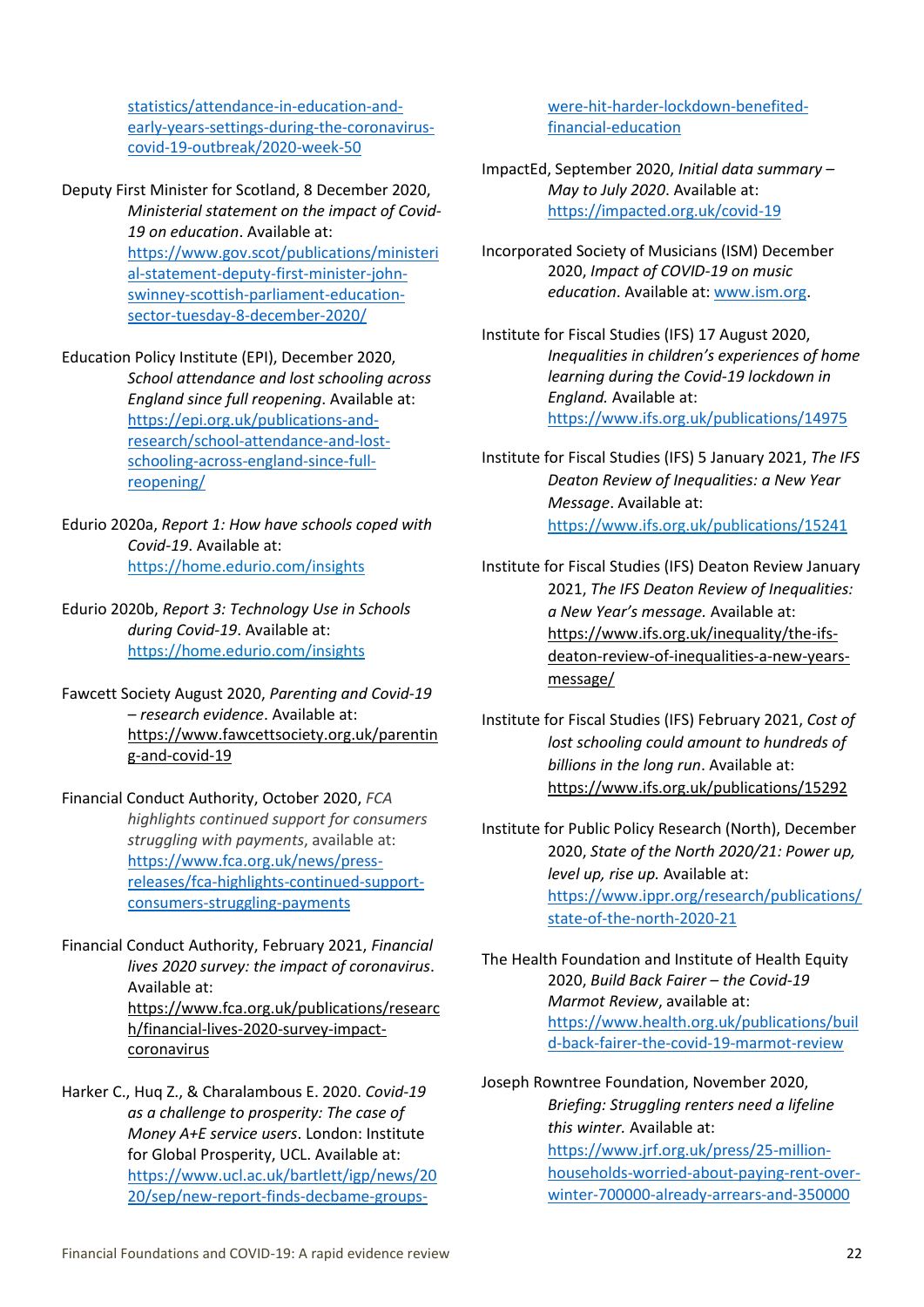Joseph Rowntree Foundation, December 2020, *Destitution in the UK*. Available at: [https://www.jrf.org.uk/report/destitution](https://www.jrf.org.uk/report/destitution-uk-2020)[uk-2020](https://www.jrf.org.uk/report/destitution-uk-2020)

London School of Economics (LSE) Centre for Economic Performance, October 2020, *Generation COVID: Emerging work and education inequalities*. Available at: [https://cep.lse.ac.uk/\\_new/publications/abs](https://cep.lse.ac.uk/_new/publications/abstract.asp?index=7462) [tract.asp?index=7462](https://cep.lse.ac.uk/_new/publications/abstract.asp?index=7462)

McBride, M., Feeney, E., Bynner, C., McLean, J. (2020) *Refugee, asylum seeking and Roma families during the COVID-19 pandemic: insights from frontline workers in Glasgow.* Glasgow: Children's Neighbourhoods Scotland. Available at: [https://policyscotland.gla.ac.uk/migrant](https://policyscotland.gla.ac.uk/migrant-families-during-the-covid-19-pandemic/)[families-during-the-covid-19-pandemic/](https://policyscotland.gla.ac.uk/migrant-families-during-the-covid-19-pandemic/)

The Money Advice Service 2018, *Developing Financial Capability in Children and Young People: a review of the evidence.*

Money Advice Trust, December 2020, *Back to Business: Supporting people in selfemployment to bounce back from Covid-19*. Available at: [http://www.moneyadvicetrust.org/research](http://www.moneyadvicetrust.org/researchpolicy/research/Pages/default.aspx) [policy/research/Pages/default.aspx](http://www.moneyadvicetrust.org/researchpolicy/research/Pages/default.aspx)

- The Money and Pensions Service (MaPS) and Jigsaw Research, 2021 (forthcoming). *The impact of COVID-19 on the MaPS Financial Wellbeing Segments*.
- Muslim Council of Britain (MCB) May 2020, *Written evidence submitted by the Muslim Council of Britain (MRS0410)*. Available at: https://committees.parliament.uk/writtenev idence/3726/html/
- Northern Health Science Alliance (NHSA) 2020, *Covid-19 and the Northern Powerhouse*. Available at[: http://allcatsrgrey.org.uk/wp/wpfb](http://allcatsrgrey.org.uk/wp/wpfb-file/np-covid-report-101120-pdf/)[file/np-covid-report-101120-pdf/](http://allcatsrgrey.org.uk/wp/wpfb-file/np-covid-report-101120-pdf/)
- NIHR School for Public Health Research, August 2020, *Young People's Mental Health during the COVID-19 Pandemic: Initial findings from a secondary school survey study in South West England.* Available at:

[https://sphr.nihr.ac.uk/news-and](https://sphr.nihr.ac.uk/news-and-events/new-report-shows-young-peoples-mental-health-improved-during-lockdown/)[events/new-report-shows-young-peoples](https://sphr.nihr.ac.uk/news-and-events/new-report-shows-young-peoples-mental-health-improved-during-lockdown/)[mental-health-improved-during-lockdown/](https://sphr.nihr.ac.uk/news-and-events/new-report-shows-young-peoples-mental-health-improved-during-lockdown/)

- NSPCC June 2020, *Isolated and struggling: social isolation and the risk of child maltreatment, in lockdown and beyond*. Available at: [https://www.nspcc.org.uk/about-us/news](https://www.nspcc.org.uk/about-us/news-opinion/2020/2020-10-07--helpline-recovery-plan/)[opinion/2020/2020-10-07--helpline](https://www.nspcc.org.uk/about-us/news-opinion/2020/2020-10-07--helpline-recovery-plan/)[recovery-plan/](https://www.nspcc.org.uk/about-us/news-opinion/2020/2020-10-07--helpline-recovery-plan/)
- Nuffield Foundation & NFER, September 2020, *The challenges facing schools and pupils in September 2020*. Available at: [https://www.nuffieldfoundation.org/project](https://www.nuffieldfoundation.org/project/impact-of-covid-19-mainstream-schools-england) [/impact-of-covid-19-mainstream-schools](https://www.nuffieldfoundation.org/project/impact-of-covid-19-mainstream-schools-england)[england](https://www.nuffieldfoundation.org/project/impact-of-covid-19-mainstream-schools-england)
- Office for Budget Responsibility, November 2020, *Economic and Fiscal Outlook*. Available at: [https://obr.uk/efo/economic-and-fiscal](https://obr.uk/efo/economic-and-fiscal-outlook-november-2020/)[outlook-november-2020/](https://obr.uk/efo/economic-and-fiscal-outlook-november-2020/)
- Office for National Statistics, January 2021, *Personal and economic wellbeing in Great Britain*. Available at: [https://www.ons.gov.uk/peoplepopulationa](https://www.ons.gov.uk/peoplepopulationandcommunity/wellbeing/bulletins/personalandeconomicwellbeingintheuk/january2021) [ndcommunity/wellbeing/bulletins/personala](https://www.ons.gov.uk/peoplepopulationandcommunity/wellbeing/bulletins/personalandeconomicwellbeingintheuk/january2021) [ndeconomicwellbeingintheuk/january2021](https://www.ons.gov.uk/peoplepopulationandcommunity/wellbeing/bulletins/personalandeconomicwellbeingintheuk/january2021)
- Ofsted, October 2020, *COVID-19 series: briefing on early years*. Available at: [https://www.gov.uk/government/publicatio](https://www.gov.uk/government/publications/covid-19-series-briefing-on-early-years-october-2020) [ns/covid-19-series-briefing-on-early-years](https://www.gov.uk/government/publications/covid-19-series-briefing-on-early-years-october-2020)[october-2020](https://www.gov.uk/government/publications/covid-19-series-briefing-on-early-years-october-2020)
- Ofsted, November 2020, *COVID-19 series: briefing on schools*. Available at: [https://www.gov.uk/government/news/ofst](https://www.gov.uk/government/news/ofsted-children-hardest-hit-by-covid-19-pandemic-are-regressing-in-basic-skills-and-learning) [ed-children-hardest-hit-by-covid-19](https://www.gov.uk/government/news/ofsted-children-hardest-hit-by-covid-19-pandemic-are-regressing-in-basic-skills-and-learning) [pandemic-are-regressing-in-basic-skills-and](https://www.gov.uk/government/news/ofsted-children-hardest-hit-by-covid-19-pandemic-are-regressing-in-basic-skills-and-learning)**[learning](https://www.gov.uk/government/news/ofsted-children-hardest-hit-by-covid-19-pandemic-are-regressing-in-basic-skills-and-learning)**
- Ofsted, December 2020, *COVID-19 series: briefing on early years, November 2020.* Available at: [https://www.gov.uk/government/publicatio](https://www.gov.uk/government/publications/covid-19-series-briefing-on-early-years-november-2020) [ns/covid-19-series-briefing-on-early-years](https://www.gov.uk/government/publications/covid-19-series-briefing-on-early-years-november-2020)[november-2020](https://www.gov.uk/government/publications/covid-19-series-briefing-on-early-years-november-2020)
- Public Health England, 17 December 2020, *Children and young people (impact of Covid-19).* Available at: [https://www.gov.uk/government/publicatio](https://www.gov.uk/government/publications/covid-19-mental-health-and-wellbeing-surveillance-report/7-children-and-young-people) [ns/covid-19-mental-health-and-wellbeing-](https://www.gov.uk/government/publications/covid-19-mental-health-and-wellbeing-surveillance-report/7-children-and-young-people)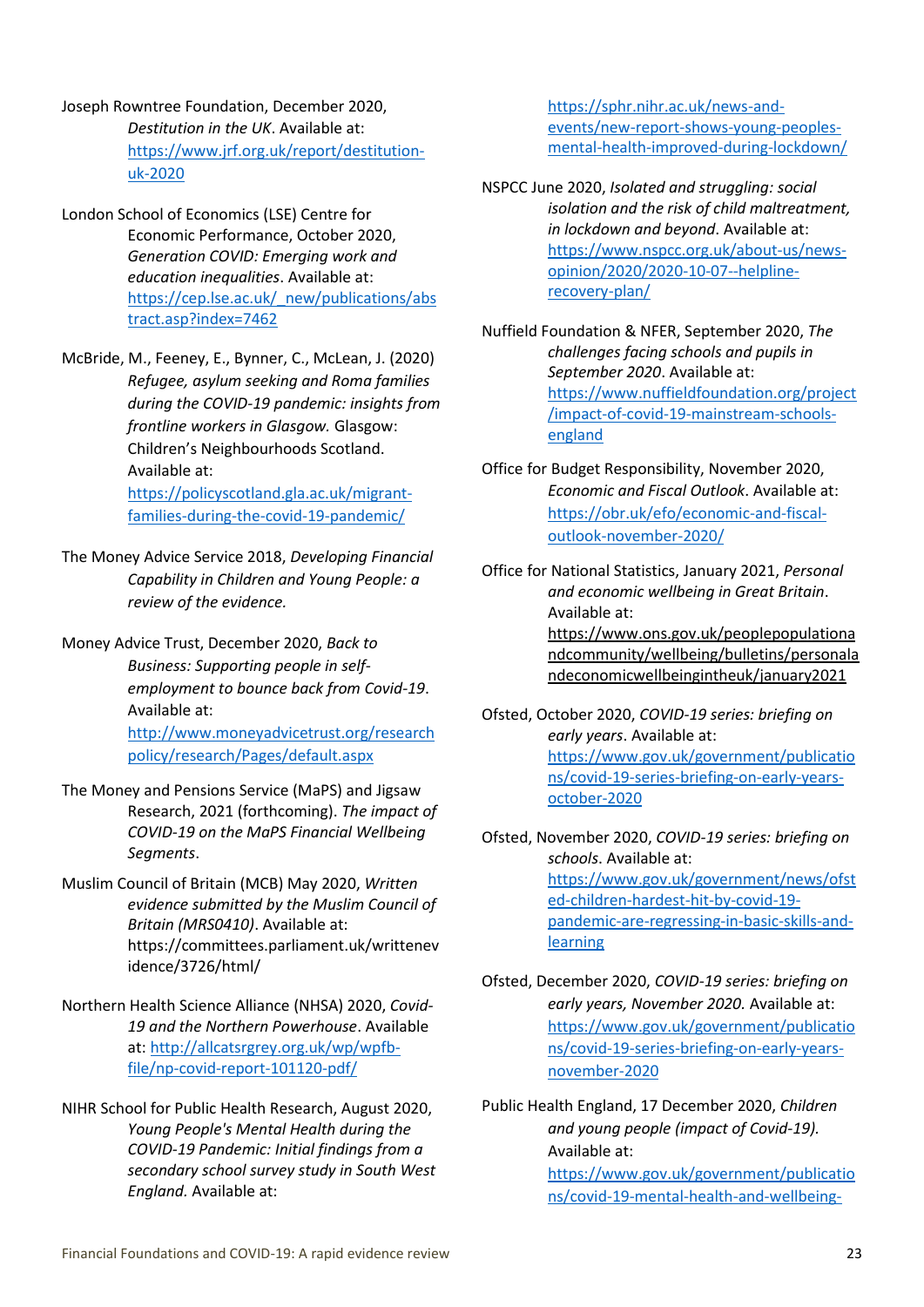#### [surveillance-report/7-children-and-young](https://www.gov.uk/government/publications/covid-19-mental-health-and-wellbeing-surveillance-report/7-children-and-young-people)[people](https://www.gov.uk/government/publications/covid-19-mental-health-and-wellbeing-surveillance-report/7-children-and-young-people)

Research in Practice with TACT November 2020,

*Experiences in the first Covid-19 lockdown on foster carers and young people in their care.* Available at:

[https://www.researchinpractice.org.uk/child](https://www.researchinpractice.org.uk/children/publications/2020/december/impact-of-covid-19-on-care-and-contact-evaluation-report-2020/) [ren/publications/2020/december/impact-of](https://www.researchinpractice.org.uk/children/publications/2020/december/impact-of-covid-19-on-care-and-contact-evaluation-report-2020/)[covid-19-on-care-and-contact-evaluation](https://www.researchinpractice.org.uk/children/publications/2020/december/impact-of-covid-19-on-care-and-contact-evaluation-report-2020/)[report-2020/](https://www.researchinpractice.org.uk/children/publications/2020/december/impact-of-covid-19-on-care-and-contact-evaluation-report-2020/)

- Resolution Foundation, November 2020, *Caught in a (Covid) Trap - Incomes, savings and spending through the coronavirus crisis,* Karl Handscomb and Lindsay Judge. Available at: [https://www.resolutionfoundation.org/publi](https://www.resolutionfoundation.org/publications/caught-in-a-covid-trap/) [cations/caught-in-a-covid-trap/](https://www.resolutionfoundation.org/publications/caught-in-a-covid-trap/)
- Resolution Foundation January 2021, *Pandemic Pressures – why families on a low income are spending more during Covid-19.* Available at: [https://www.resolutionfoundation.org/publi](https://www.resolutionfoundation.org/publications/pandemic-pressures/) [cations/pandemic-pressures/](https://www.resolutionfoundation.org/publications/pandemic-pressures/)
- Resolution Foundation January 2021b, *Lockdown Lessons – what 2020 has to teach us about the difficult weeks ahead.* Available at: https://www.resolutionfoundation.org/publi cations/lockdown-lessons/

Royal Foundation and Ipsos MORI November 2020, *State of the Nation: understanding public attitudes to the early years*. Available at: [https://royalfoundation.com/early-years/.](https://royalfoundation.com/early-years/) Data tables available at: https://www.ipsos.com/ipsos-mori/enuk/duchess-cambridge-unveils-findingsbiggest-ever-study-early-years

Runnymede Trust, June 2020, *Over-Exposed and Under-Protected: the devastating impact of Covid-19 on Black and Minority Ethnic Communities in Great Britain*. Available at: [https://www.runnymedetrust.org/projects-](https://www.runnymedetrust.org/projects-and-publications/employment-3/overexposed-and-underprotected-covid-19s-impact-on-bme-communities.html) [and-publications/employment-](https://www.runnymedetrust.org/projects-and-publications/employment-3/overexposed-and-underprotected-covid-19s-impact-on-bme-communities.html)[3/overexposed-and-underprotected-covid-](https://www.runnymedetrust.org/projects-and-publications/employment-3/overexposed-and-underprotected-covid-19s-impact-on-bme-communities.html)[19s-impact-on-bme-communities.html](https://www.runnymedetrust.org/projects-and-publications/employment-3/overexposed-and-underprotected-covid-19s-impact-on-bme-communities.html)

SCOPE NI, August 2020, *The impact of Covid-19 on educational attainment in Northern Ireland.* Available at: [https://scopeni.nicva.org/article/the-impact](https://scopeni.nicva.org/article/the-impact-of-covid-19-and-educational-attainment-in-ni)[of-covid-19-and-educational-attainment-in](https://scopeni.nicva.org/article/the-impact-of-covid-19-and-educational-attainment-in-ni)[ni](https://scopeni.nicva.org/article/the-impact-of-covid-19-and-educational-attainment-in-ni)

- Scottish Government Learning Directorate, September 2020, *Coronavirus (COVID-19): impact on children, young people and families - evidence summary*. Available at: [https://www.gov.scot/publications/report-covid-](https://www.gov.scot/publications/report-covid-19-children-young-people-families-september-2020-evidence-summary/)[19-children-young-people-families-september-](https://www.gov.scot/publications/report-covid-19-children-young-people-families-september-2020-evidence-summary/)[2020-evidence-summary/](https://www.gov.scot/publications/report-covid-19-children-young-people-families-september-2020-evidence-summary/)
- StepChange, November 2020, *Tackling the coronavirus personal debt crisis.* Available at: [https://www.stepchange.org/about](https://www.stepchange.org/about-us/campaigning-for-you/tackling-covid-debt.aspx)[us/campaigning-for-you/tackling-covid](https://www.stepchange.org/about-us/campaigning-for-you/tackling-covid-debt.aspx)[debt.aspx](https://www.stepchange.org/about-us/campaigning-for-you/tackling-covid-debt.aspx)
- StepChange, December 2020, Covid-19 Client Data Report. Available at: [https://www.stepchange.org/Portals/0/asset](https://www.stepchange.org/Portals/0/assets/pdf/covid-19-client-report-dec-2020.pdf) [s/pdf/covid-19-client-report-dec-2020.pdf](https://www.stepchange.org/Portals/0/assets/pdf/covid-19-client-report-dec-2020.pdf)
- Sutton Trust, April 2020, *Covid-19 and Social Mobility Impact Brief #1 School Shutdown*. Available at[: https://www.suttontrust.com/our](https://www.suttontrust.com/our-research/covid-19-and-social-mobility-impact-brief/)[research/covid-19-and-social-mobility](https://www.suttontrust.com/our-research/covid-19-and-social-mobility-impact-brief/)[impact-brief/](https://www.suttontrust.com/our-research/covid-19-and-social-mobility-impact-brief/)

Sutton Trust, July 2020, *Covid-19 and Social Mobility Impact Brief #4 Early Years.* Available at: [https://www.suttontrust.com/our](https://www.suttontrust.com/our-research/coronavirus-impacts-early-years/)[research/coronavirus-impacts-early-years/](https://www.suttontrust.com/our-research/coronavirus-impacts-early-years/)

The Edge Foundation, June 2020, *The Impact of Covid-19 on Education – A Summary of evidence on the early impacts of Lockdown*. Available at: [https://www.edge.co.uk/news/edge](https://www.edge.co.uk/news/edge-news/the-impact-of-covid-19-on-education)[news/the-impact-of-covid-19-on-education](https://www.edge.co.uk/news/edge-news/the-impact-of-covid-19-on-education)